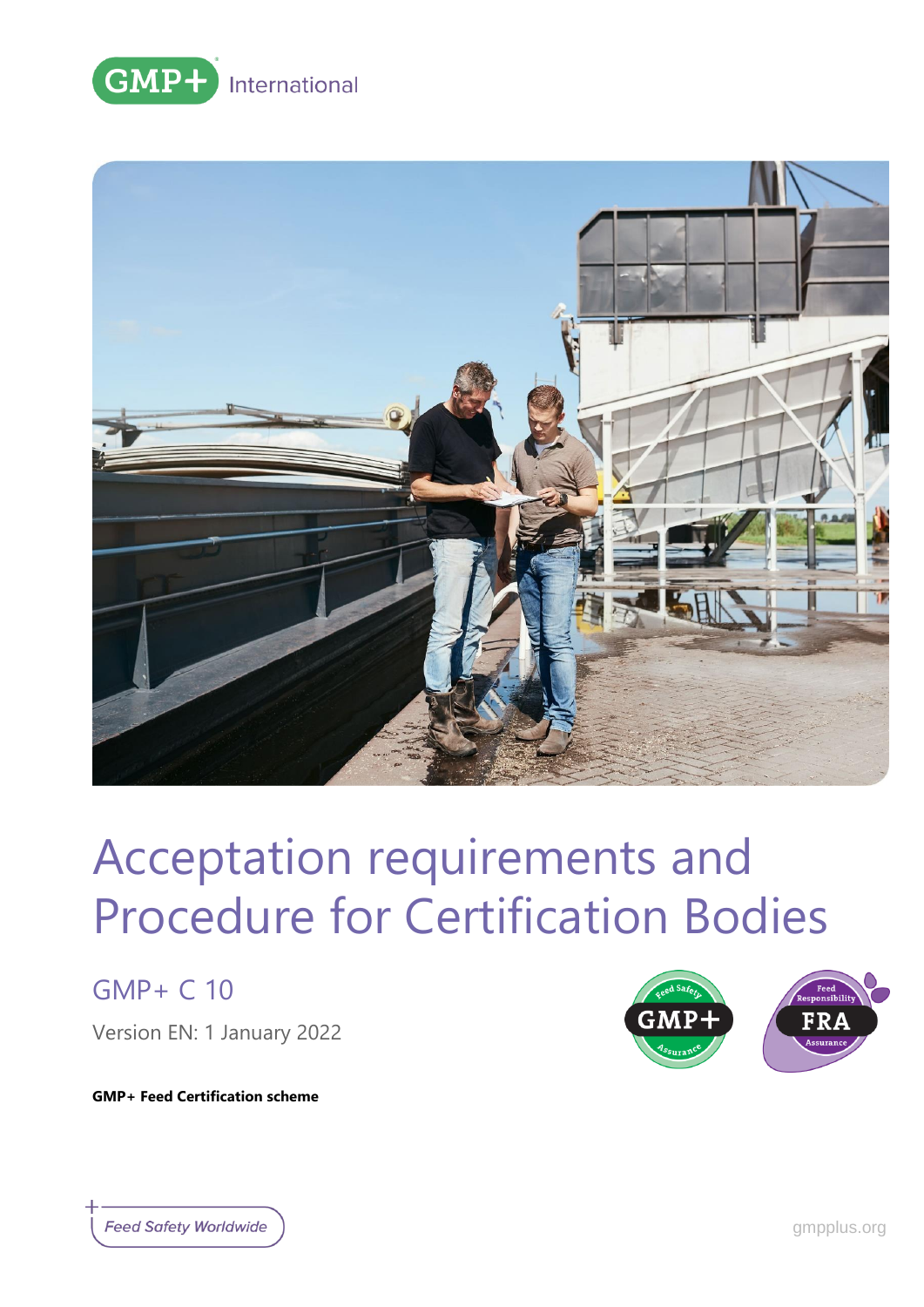### **History of the document**

| Revision no. /<br>Date of approval | <b>Amendement</b>                                                                                                        | <b>Concerns</b>      | <b>Final implementation</b><br>date |
|------------------------------------|--------------------------------------------------------------------------------------------------------------------------|----------------------|-------------------------------------|
| $0.0 / 07 - 2015$                  | This is a new document.                                                                                                  | Entire<br>document   | 01-08-2015                          |
| $1.0 / 12 - 2016$                  | Due to the EA Accreditation the term<br>"Approval" is replaced by "Acceptance"<br>"Company" is replaced by "Participant" | Entire<br>document   | 15-02-2017                          |
|                                    | New times frames for the acceptance of new<br>certification bodies.                                                      | Article 3.1          |                                     |
|                                    | "Contract" is replaced by "Feed Certification<br>scheme License Agreement"                                               | Article 3.2          |                                     |
|                                    | A deputy GMP+ coordinator may represent<br>the accepted Certification Body. All partici-<br>pation will be registered.   | Article 3.3.         |                                     |
|                                    | A GMP+ coordinator may delegate<br>responsibilities to an authorized person.                                             | Article 3.6          |                                     |
|                                    | Acceptation requirements for CB's and<br>auditors for scheme's based on mutual<br>recognition.                           | Article 3.9          |                                     |
|                                    | Added service scopes, FRA scopes and<br>Country Notes in the application form and in<br>the Qualification requirements.  | Annex $1 & 2$        |                                     |
|                                    | Added requirements for inspectors.                                                                                       | Annex 2              |                                     |
|                                    | Added exemption possibilities in tables of<br>exemptions.                                                                | Annex 2              |                                     |
|                                    | Added requirements for physical<br>harmonization.                                                                        | Annex 2              |                                     |
|                                    | Clarification of the purpose of examination.                                                                             | Annex 2              |                                     |
|                                    | Added additional requirements for GMP+ co-<br>ordinators.                                                                | Annex 2b             |                                     |
|                                    | Streamline the validity of the Affreightment<br>examination with short sea shipping and in-<br>land waterway transport.  | Annex 5              |                                     |
|                                    | Clarification examination fees foreign<br>languages                                                                      | Annex 5              |                                     |
| 2.0 / 11-2017                      | Editorial changes                                                                                                        | Entire docu-<br>ment | 01.07.2018                          |
|                                    | All relevant documents regarding lead audi-<br>tors shall be available during the acceptation<br>audit                   | Paragraph<br>3.1     |                                     |
|                                    | Additional requirements for the Certification<br>Body/critical location                                                  | Paragraph<br>3.1     |                                     |
|                                    | More extended accreditation requirements                                                                                 | Paragraph<br>3.3     |                                     |
|                                    | Certification Body is responsible for the com-<br>petences in accordance with Annex 2,<br>GMP+ coordinator excluded      | Paragraph<br>3.5     |                                     |

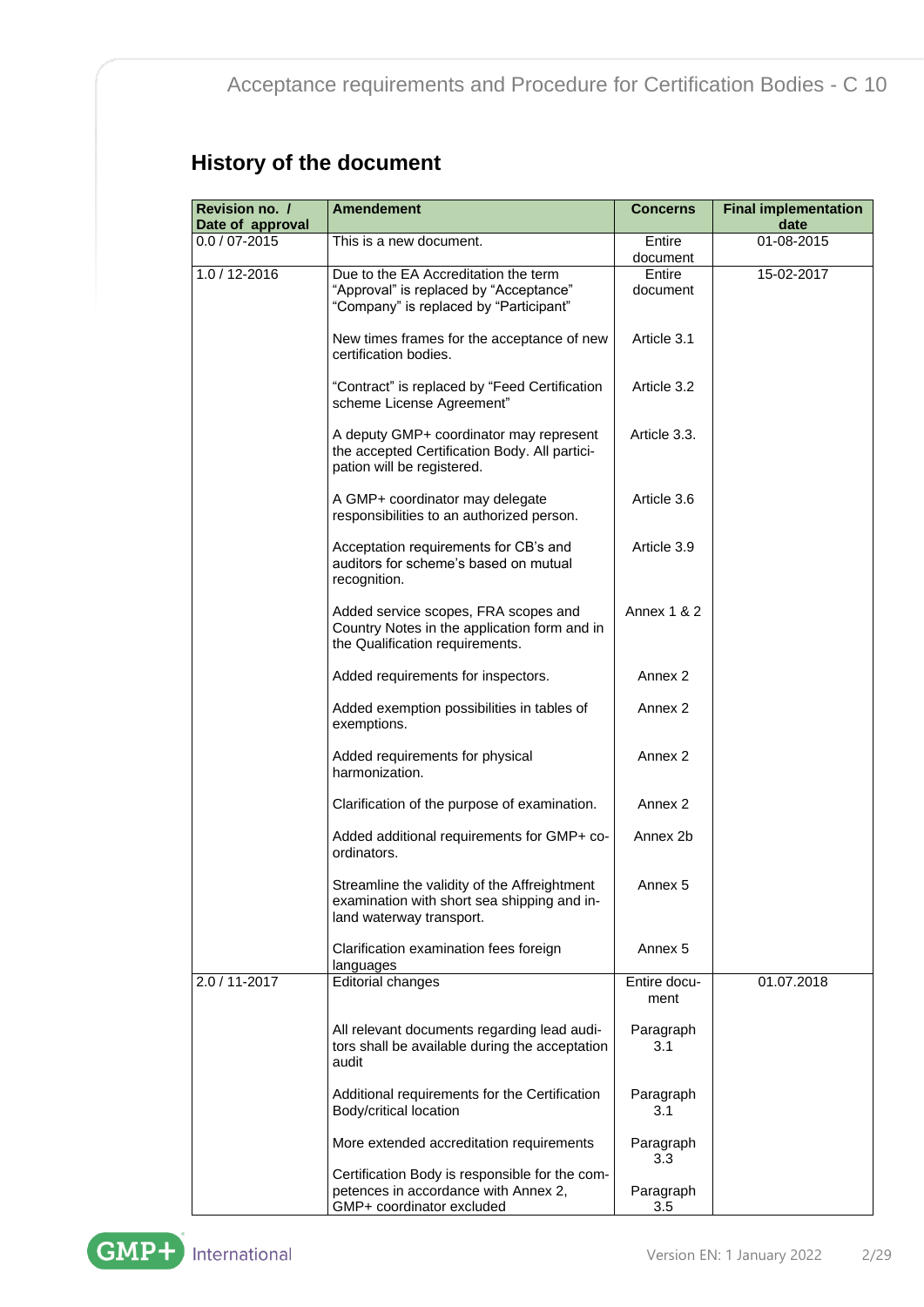| Revision no. /<br>Date of approval | <b>Amendement</b>                                                                                                                                                                                                                                                                                                                                  | <b>Concerns</b>    | <b>Final implementation</b><br>date |
|------------------------------------|----------------------------------------------------------------------------------------------------------------------------------------------------------------------------------------------------------------------------------------------------------------------------------------------------------------------------------------------------|--------------------|-------------------------------------|
|                                    | The GMP+ coordinator is responsible for is-<br>suing audit time reduction                                                                                                                                                                                                                                                                          | Paragraph 3.6      |                                     |
|                                    | Use of unique certification agreement/certifi-<br>cation agreement template                                                                                                                                                                                                                                                                        | Paragraph 3.7      |                                     |
|                                    | Additional requirements regarding the appli-<br>cation of new certification bodies                                                                                                                                                                                                                                                                 | Annex 1            |                                     |
|                                    | The 3 acceptance audits must be conducted<br>as an observer<br>Inspector requirements were missing after<br>the integration of the GMP+ C1 into C10<br>Requirements for the reviewer of GMP+<br>B4.3 checklists<br>Hours of training per scope is per calendar<br>year<br>GMP+ coordinator must conduct 7 GMP+<br>audits/inspections per 12 months | Annex 2            |                                     |
|                                    | Applicant auditors of non GMP+ accepted<br>Certification Body can participate in the ex-<br>amination.<br>Inspector requirements were missing after<br>the integration of the GMP+ C1 into C10<br>A examination can be declared invalid<br>Not allowed to use Skype, WhatsApp, etc.                                                                | Annex 5            |                                     |
| $3.0 / 05 - 2018$                  | Editorial changes related to the definition of<br>GMP+ auditor/inspection and the new GMP+<br>database                                                                                                                                                                                                                                             | Entire<br>document | 01.07.2018                          |
|                                    | A Certification Body must have an<br>accredited quality management.                                                                                                                                                                                                                                                                                | Article 3.3        |                                     |
|                                    | Three new GMP+ standards have been<br>added:<br>GMP+ B11, Protocol for GMP+ registration<br>for laboratories<br>GMP+ BCN VN specific requirements for<br>Vietnam<br>GMP+ MI105 GMO Controlled                                                                                                                                                      | Annex 1            |                                     |
|                                    | Competences for auditing GMP+ MI105<br>GMO controlled have been added                                                                                                                                                                                                                                                                              | Annex 2            |                                     |
|                                    | Table 1 has been expanded with the new<br>GMP+ standards                                                                                                                                                                                                                                                                                           | Annex 2            |                                     |
|                                    | Table 2 has been expanded with Qqualim,<br>pastus+ and VLOG                                                                                                                                                                                                                                                                                        | Annex 2            |                                     |
| 4.0 / 03-2019                      | Applying for BCN-IP Specific requirements<br>Iberian Peninsula is possible                                                                                                                                                                                                                                                                         | Annex 1            | BCN-IP: 15.05.2019                  |
|                                    | Competences for assessing GMP+ B10 La-<br>boratory testing and GMP+ B11 Registered<br>laboratory have been added                                                                                                                                                                                                                                   | Annex 2            | 04.04.2019                          |
|                                    | Table of exemptions have been expanded<br>with BCN-IP Specific requirements Iberian<br>Peninsula                                                                                                                                                                                                                                                   | Annex 2            | BCN-IP: 15.05.2019                  |
| 4.1 / 09-2019                      | Clarification scopes MI105 GMO Controlled                                                                                                                                                                                                                                                                                                          | Annex 1            | 17.09.2019                          |

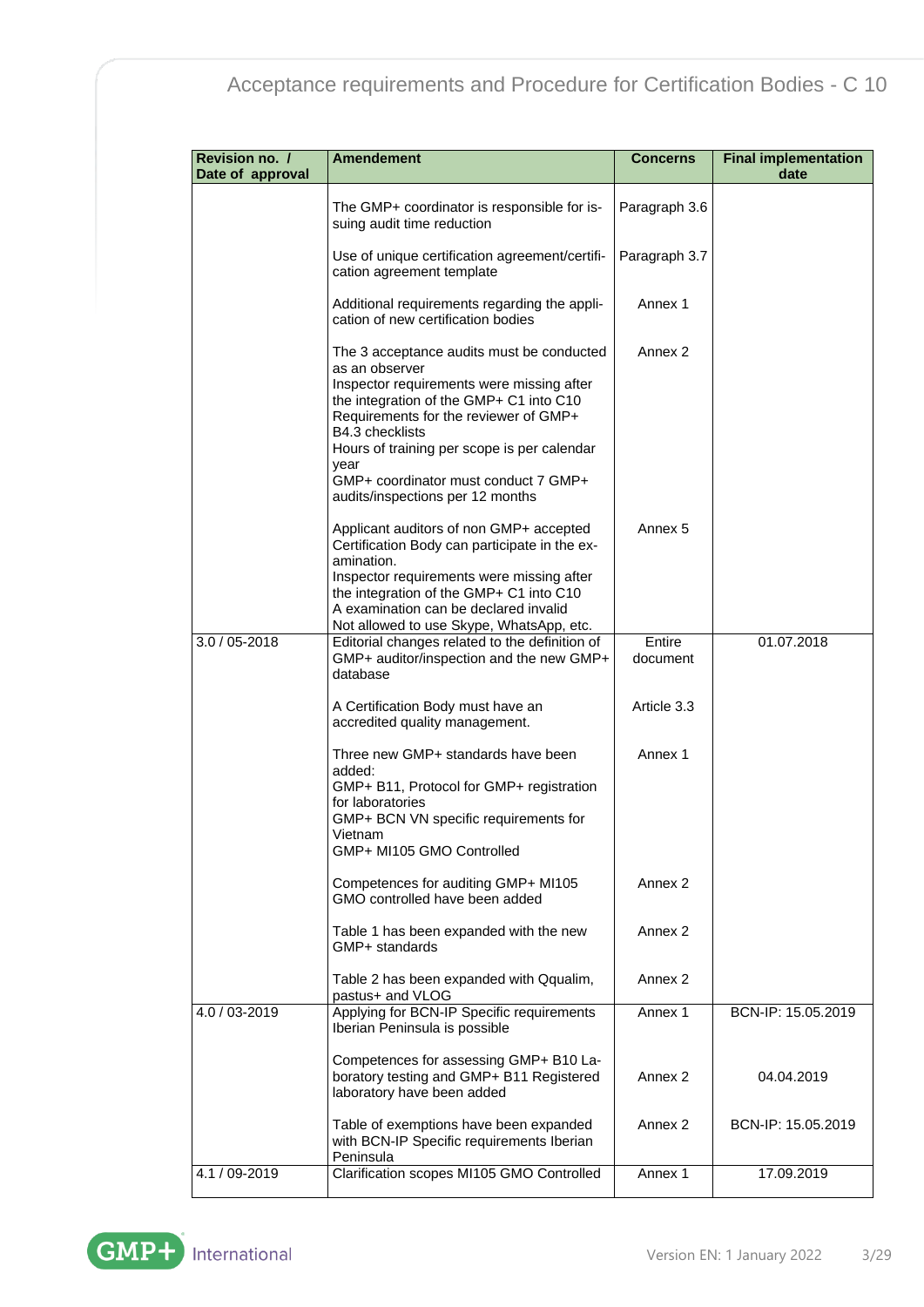| <b>Revision no. /</b><br>Date of approval | <b>Amendement</b>                                                | <b>Concerns</b>     | <b>Final implementation</b><br>date |
|-------------------------------------------|------------------------------------------------------------------|---------------------|-------------------------------------|
| $4.2/02 - 2020$                           | Additional scopes MI105 GMO Controlled                           | Annex 1<br>Annex 2  | 11.05.2020                          |
|                                           | The old exam regulations are deleted                             | Annex 5             | 11.05.2020                          |
| $5.0 / 10 - 2021$                         | <b>Editorial changes</b>                                         | Whole docu-<br>ment | 01.01.2023                          |
|                                           | Responsibilities of GMP+ coordinator: re-<br>quirements modified | Art. 3.6            | 01.01.2023                          |
|                                           | Country notes BCN-CEE and BCN-IT de-<br>leted                    | Annex 1             | 01.01.2023                          |

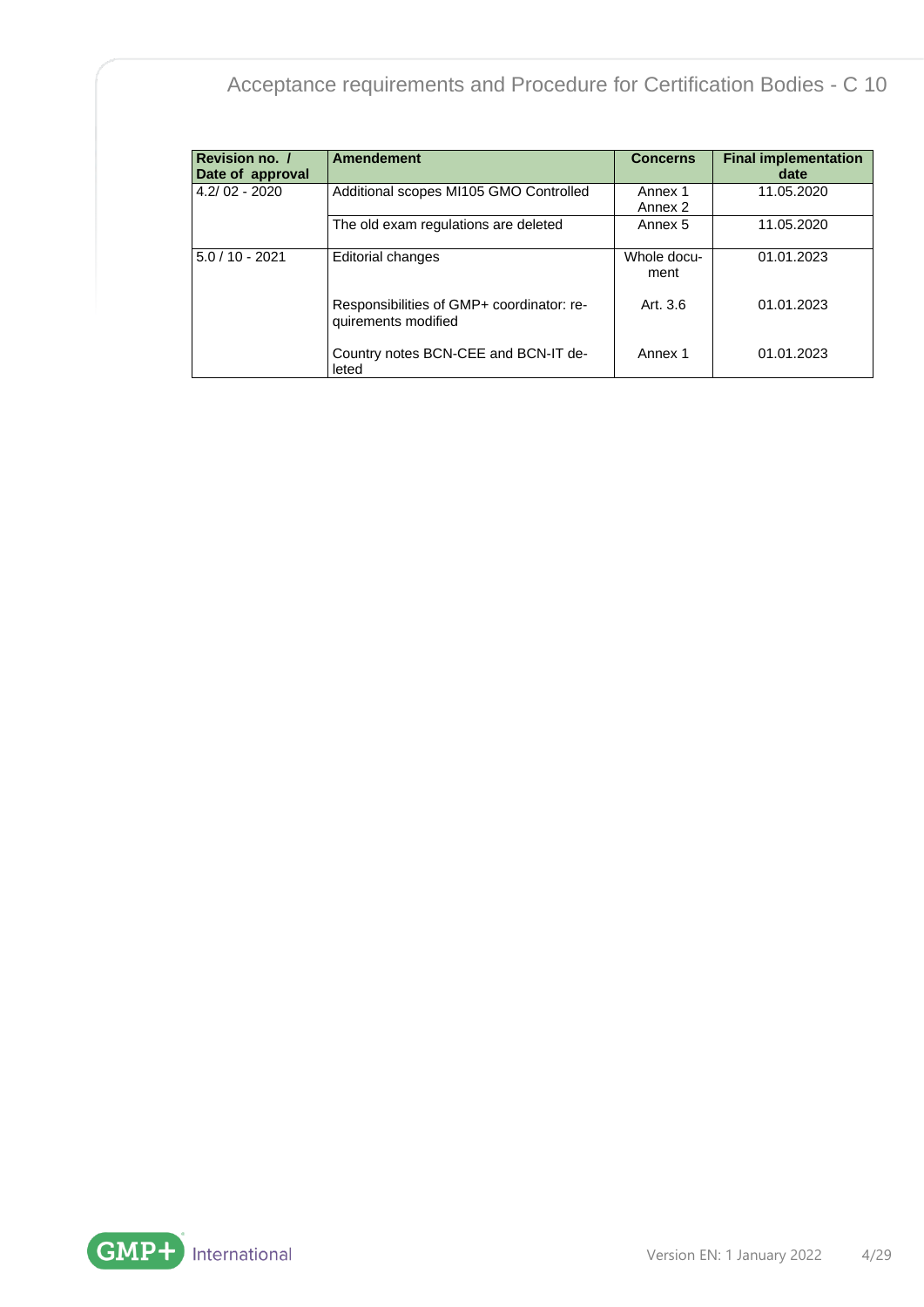#### **INDEX**

| $\mathbf 1$    |                                                             |                                                                                                                                                                                                                                |
|----------------|-------------------------------------------------------------|--------------------------------------------------------------------------------------------------------------------------------------------------------------------------------------------------------------------------------|
|                | 1.1<br>12<br>1.3<br>1.4                                     |                                                                                                                                                                                                                                |
| $\overline{2}$ |                                                             |                                                                                                                                                                                                                                |
| 3              |                                                             | <b>REQUIREMENTS WITH RESPECT TO THE IMPLEMENTATION OF</b>                                                                                                                                                                      |
|                | 3.1<br>3.2<br>3.3<br>3.4<br>3.5<br>3.6<br>3.7<br>3.8<br>3.9 | REQUIREMENTS FOR GMP+ AUDITORS, INSPECTORS, COORDINATORS, PERSONNEL<br>INVOLVED IN CERTIFICATION ACTIVITIES, TECHNICAL/MATERIAL EXPERTS AND TECHNICAL<br>ACCEPTANCE OF CERTIFICATION BODY/AUDITOR OF ANOTHER, IN GMP+ ACCEPTED |
|                |                                                             |                                                                                                                                                                                                                                |
|                |                                                             |                                                                                                                                                                                                                                |
|                |                                                             | ANNEX 3: PROCEDURE FOR THE ACCEPTANCE AND ASSESSMENT OF                                                                                                                                                                        |
|                |                                                             | ANNEX 4: PERSONAL DETAILS OF COORDINATORS GMP+ FC SCHEME 28                                                                                                                                                                    |

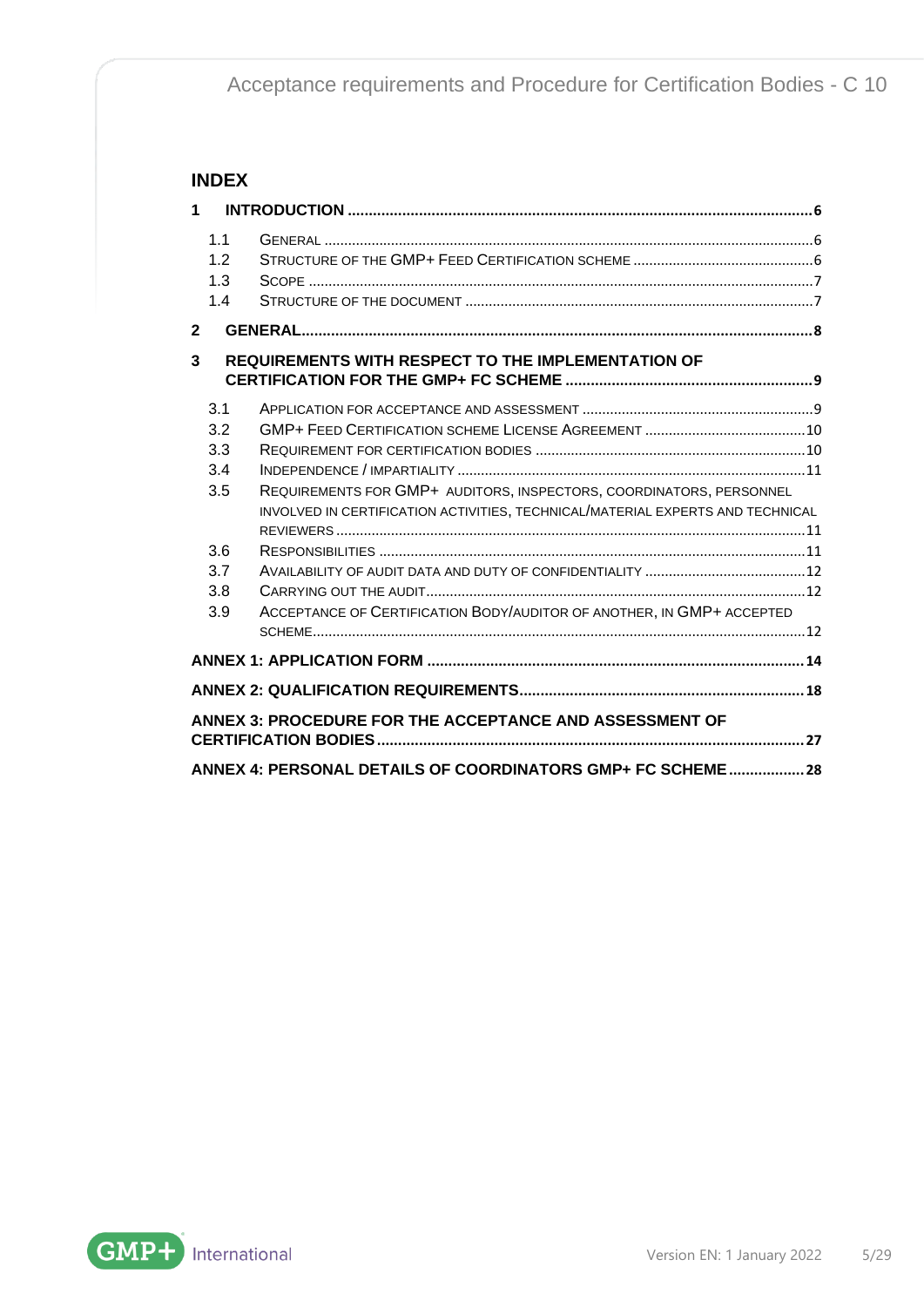### <span id="page-5-0"></span>**1 Introduction**

#### <span id="page-5-1"></span>**1.1 General**

The GMP+ Feed Certification scheme was initiated and developed in 1992 by the Dutch feed industry in response to various more or less serious incidents involving contamination in feed materials. Although it started as a national scheme, it has developed to become an international scheme that is managed by GMP+ International in collaboration with various international stakeholders.

Even though the GMP+ Feed Certification scheme originated from a feed safety perspective, in 2013 the first feed responsibility standard was published. For this purpose, two modules have been created: GMP+ Feed Safety Assurance (focussed on feed safety) and GMP+ Feed Responsibility Assurance (focussed on responsible feed).

GMP+ Feed Safety Assurance is a complete module with standards for the assurance of feed safety in all the links of the feed chain. Demonstrable assurance of feed safety is a 'license to sell' in many countries and markets and participation in the GMP+ FSA module can facilitate this excellently. Based on needs in practice, multiple components have been integrated into the GMP+ FSA standards, such as requirements for a feed safety management system, for application of HACCP principles, to traceability, monitoring, prerequisites programmes, chain approach and the Early Warning System.

With the development of the GMP+ Feed Responsibility Assurance module, GMP+ International is responding to requests from GMP+ participants. The animal feed sector is confronted with requests to operate more responsible. This includes, for example, the sourcing of soy and fishmeal which are produced and traded with respect for humans, animals and the environment. In order to demonstrate responsible production and trade, a participant can get certified for the GMP+ Feed Responsibility Assurance. GMP+ International facilitates via independent certification the demands from the market.

Together with the GMP+ partners, GMP+ International transparently lays down clear requirements in the Feed Certification scheme. Certification bodies are able to carry out GMP+ certification independently.

GMP+ International supports the GMP+ participants with useful and practical information by way of a number of guidance documents, databases, newsletters, Q&A lists and seminars.

#### <span id="page-5-2"></span>**1.2 Structure of the GMP+ Feed Certification scheme**

The documents within the GMP+ Feed Certification scheme are subdivided into a number of series. The next page shows a schematic representation of the content of the GMP+ Feed Certification scheme:

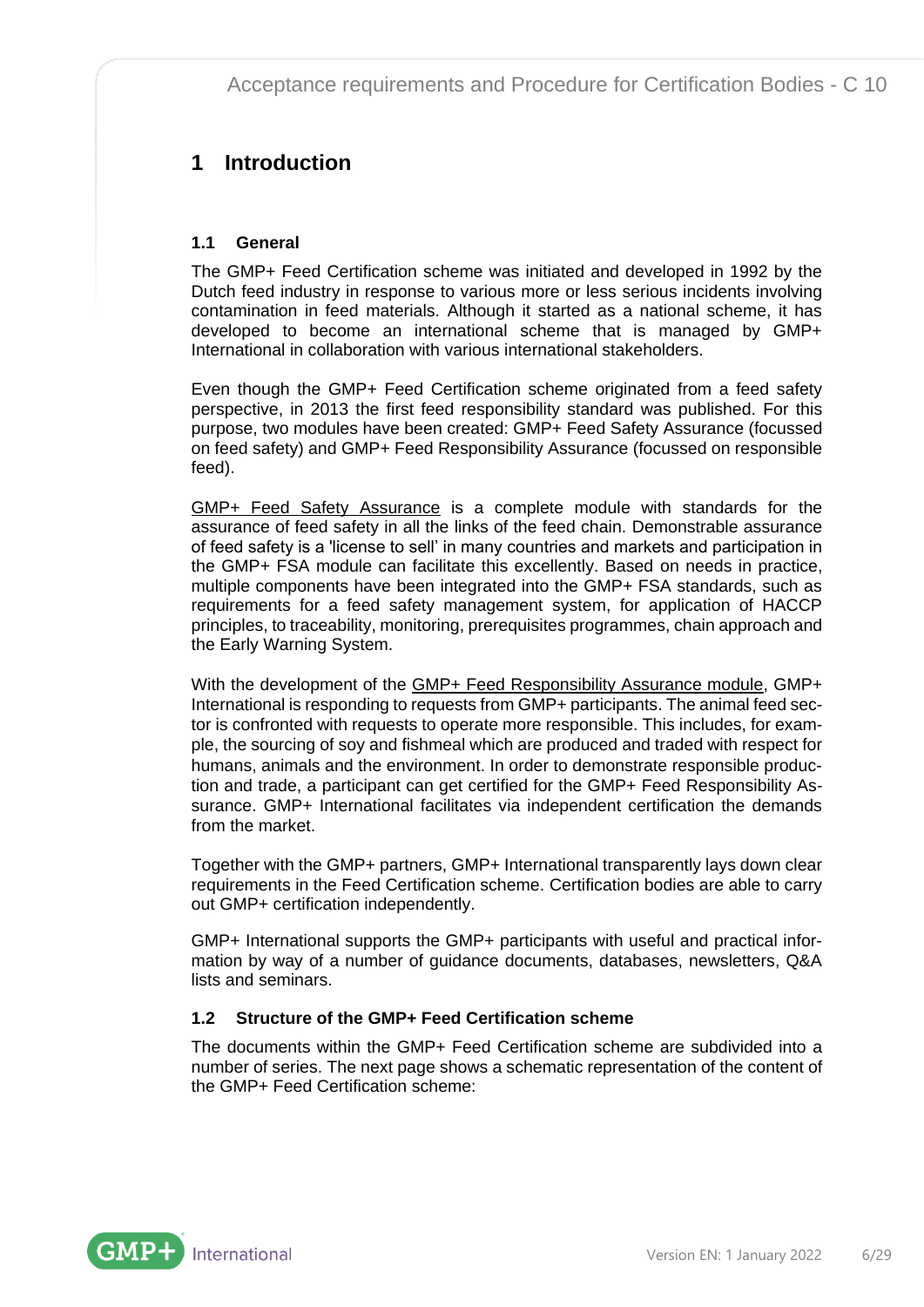

All these documents are available via the website of GMP+ International [\(www.gmp](http://www.gmpplus.org/)[plus.org\)](http://www.gmpplus.org/).

This document is referred to as standard GMP+ C10 *Acceptance Requirements and Procedure for Certification Bodies* and is part of the GMP+ FC scheme.

#### <span id="page-6-0"></span>**1.3 Scope**

The establishment of the conditions and procedure for the acceptance of certification bodies with respect to the carrying out of audits as specified in GMP+ A1 *General Regulations* of the GMP+ Feed Certification scheme by GMP+ International. These acceptance requirements and procedure are based on section 7.2 of the regulations. These acceptance requirements are intended for certification bodies which are or will be carrying out GMP+ audits at companies in the feed sector on the basis of the GMP+ scopes as specified in the GMP+ FC scheme.

#### <span id="page-6-1"></span>**1.4 Structure of the document**

This standard has a structure of its own.

In addition to this, reference to a number of other annexes is made as well. These annexes are only part of this standard, and are attached to it. To indicate them, only the word 'Annex' is used.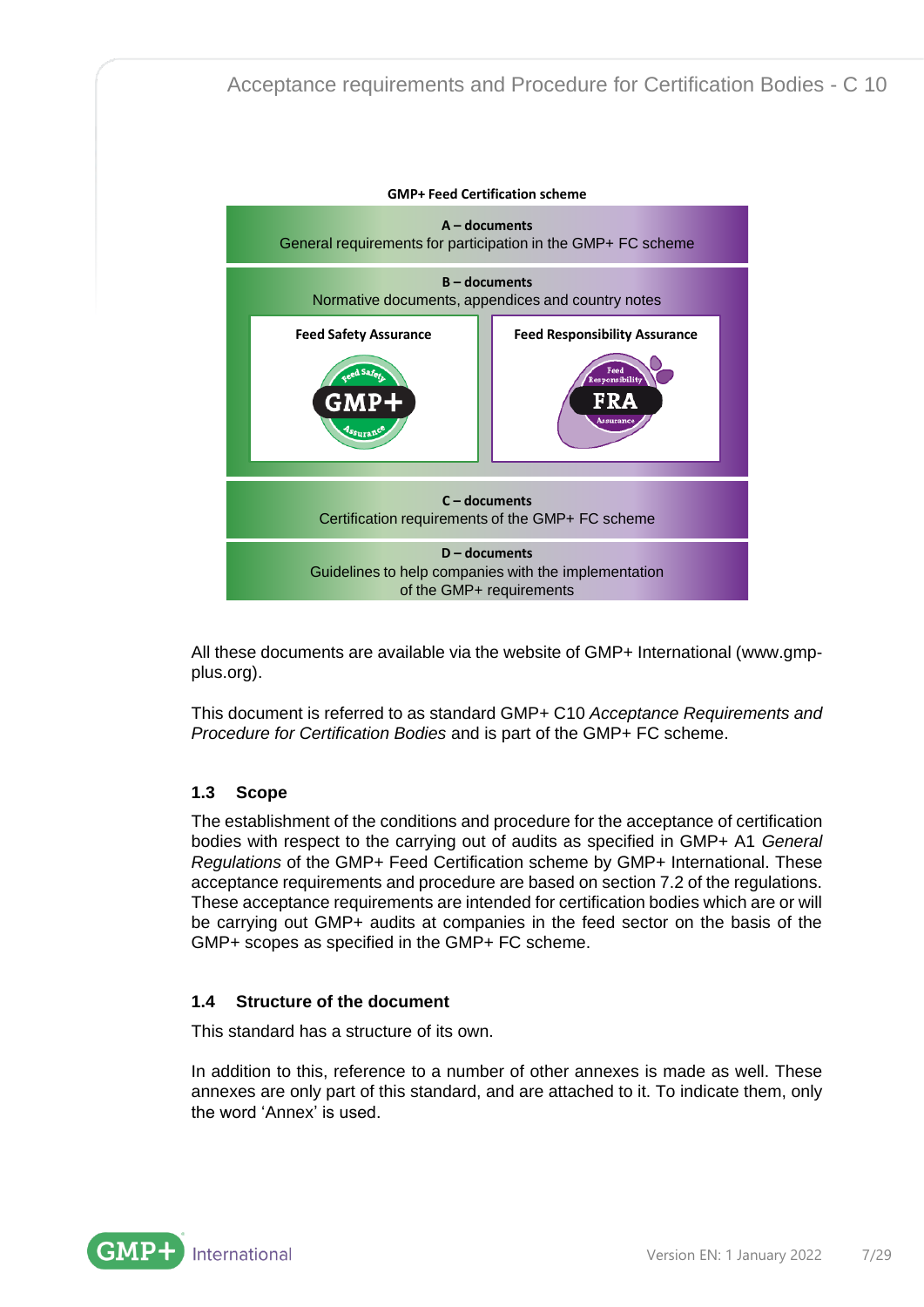### <span id="page-7-0"></span>**2 General**

A Certification Body that wishes to certify a participant under one or more GMP+ standards/ scope(s) must demonstrably comply with the requirements. These are laid down in the following sections.

GMP+ International will accept a Certification Body as a body that can issue companies with a GMP+ certificate or a temporary acceptance (see GMP+ C6/C12 *Assessment and Certification Criteria for GMP+ Certification*) for a particular GMP+ standard/ scope, if it complies with:

- a. that which is determined in GMP+ A1 *General Regulations*, in as far as it is applicable
- b. that which is determined in GMP+ A3 *GMP+ Logo*, in as far as it is applicable
- c. that which is determined in GMP+ A5 *Feed Certification scheme License Agreement.*
- d. the requirements specified in this document
- e. the acceptance procedure (Annex 3).

GMP+ International determines which GMP+ standards apply within the scope of the acceptance of the Certification Body.

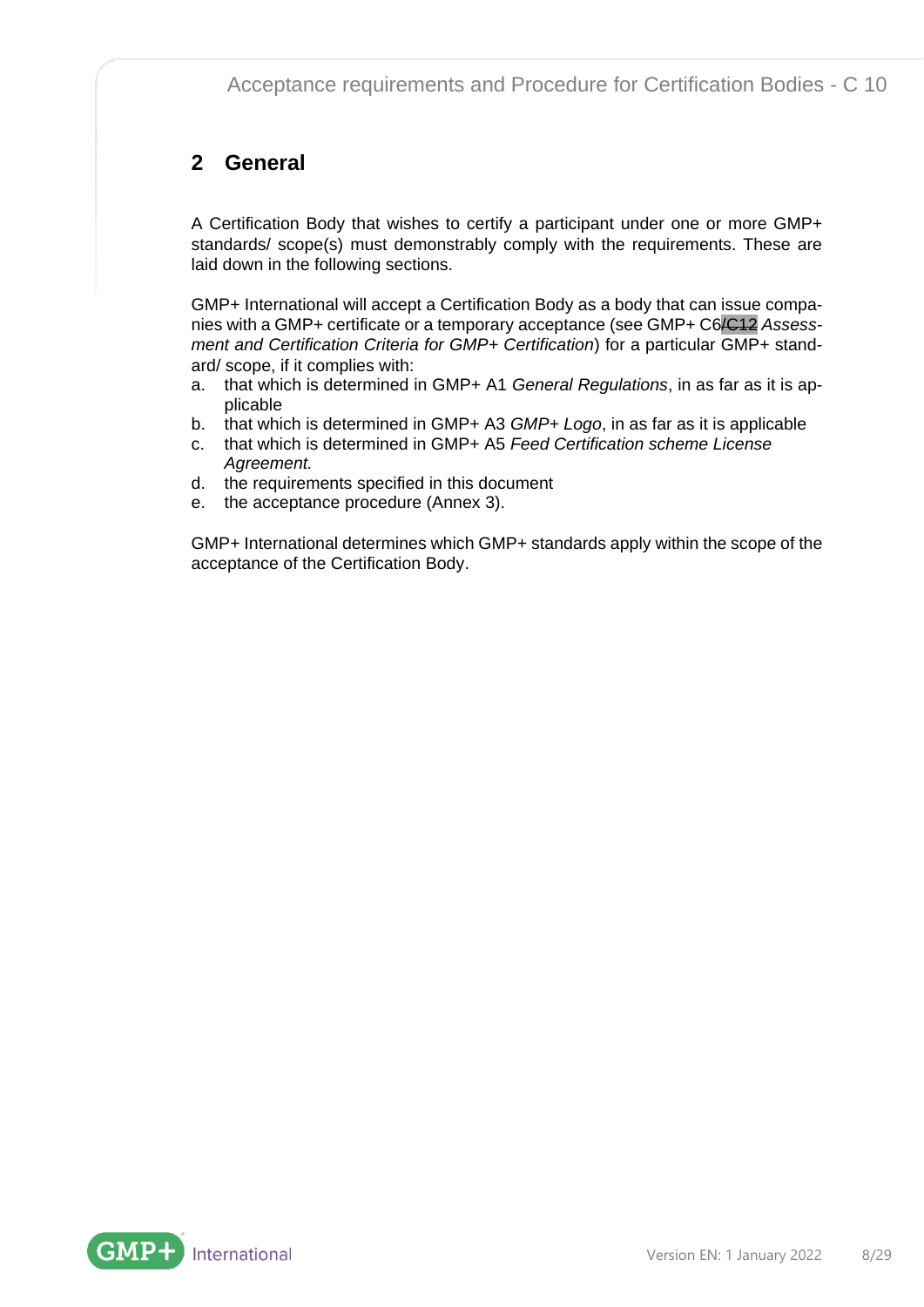### <span id="page-8-0"></span>**3 Requirements with respect to the implementation of certification for the GMP+ FC scheme**

#### <span id="page-8-1"></span>**3.1 Application for acceptance and assessment**

The Certification Body submits an application using an application form (Annex 1) to GMP+ International. GMP+ International will confirm this application in writing if this has been given the status "complete". This is only possible when all the documents specified in Annex 1 have been submitted to GMP+ International and the Certification Body has two accepted GMP+ auditors. The Certification Body must motivate and document its decision accordantly Annex 2 and must keep all record available for assessment during the acceptation audit.

The application will be considered when the application form has been filled completely and all the requested documents have been received by GMP+ International sent and the payment for the handling of the application has been made.

The first step is a desk assessment of the requested documents, this step will take at least 4 and a maximum of 6 weeks. After a positive result of the desk assessment the second step is for GMP+ International to conduct an acceptation audit. The findings of the acceptation audit are part of the assessment of acceptation of the Certification Body. If the acceptation process is positively finished within 13 weeks, GMP+ International will refund the application fee.

If the handling of the application takes more than 13 weeks up to a maximum of 26 weeks, an additional application fee is applicable. GMP+ International will only refund the additional application fee if the application is positively finished within 26 weeks.

For each additional acceptation audit to finalize the acceptation procedure GMP+ International will charge the Certification Body.

If the Certification Body cannot be accepted by GMP+ International B.V. within the timeframe of 26 weeks after the first application GMP+ International will terminate the acceptation procedure. There will be no refund of application fees. The Certification Body is then not allowed to start a new acceptation procedure within a year.

If, during the application procedure, the Certification Body indicates that they operate with critical location(s) the following applies:

- Assessment of the critical location(s) will be part of the acceptation procedure of the Certification Body.
- If an onsite audit of the critical location is applicable GMP+ International will charge the Certification Body.
- The acceptance of the Certification Body can only be finalized if the critical location(s) complies with the requirements as stated in the GMP+ Feed Certification scheme.

The assessment will be carried out as specified in the GMP+ A1 *General Regulation.*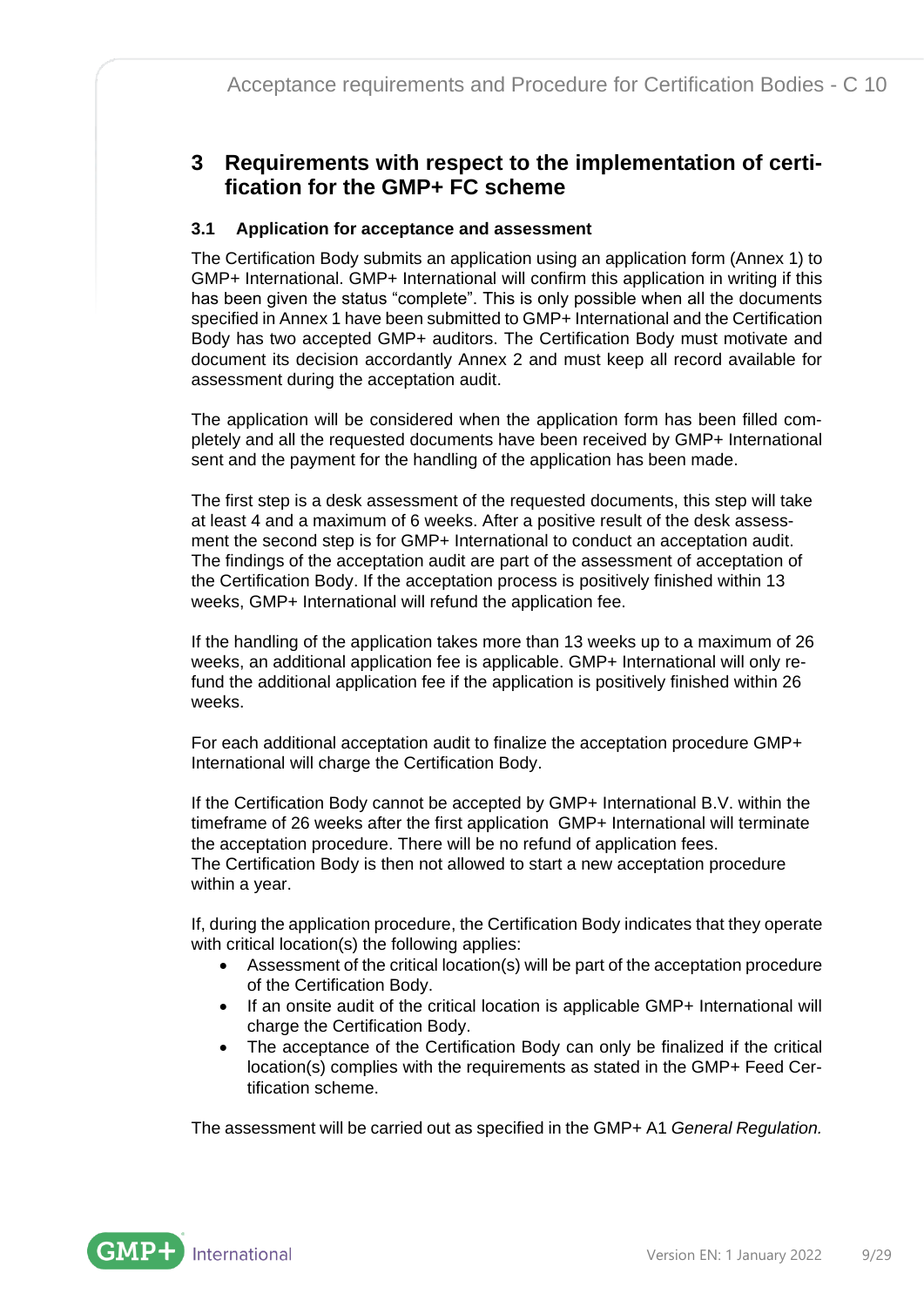#### <span id="page-9-0"></span>**3.2 GMP+ Feed Certification scheme License Agreement**

#### Certification Body:

If the application is accepted then GMP+ International will issue a Feed Certification scheme License Agreement to the Certification Body as specified in the GMP+ A1 *General Regulation* and the GMP+ A5 *[GMP+ Feed Certification Scheme License](https://www.gmpplus.org/bestand/26781/gmp-a5---en-20150210.pdf.ashx)  [Agreement.](https://www.gmpplus.org/bestand/26781/gmp-a5---en-20150210.pdf.ashx)* GMP+ International will draw up an agreement in duplicate and send it to the Certification Body involved. The Certification Body will send one of the copies back signed and dated to GMP+ International. The acceptance is complete following receipt of the signed Feed Certification scheme License Agreement.

GMP+ International will publish the accepted Certification Body and if applicable its critical location(s) on the public section of the GMP+ Company Database with a specification for which GMP+ FC standards/scopes the acceptance applies.

#### <span id="page-9-1"></span>**3.3 Requirement for certification bodies**

A Certification Body must be accredited for ISO/IEC17065 and/or ISO/IEC17021 and NPR-ISO/TS22003 (if applicable) for the relevant GMP+ standards/ scopes for which they have applied pursuant to this document. This accreditation has to be finalized by an accreditation body not later than one year after the date of acceptance of the Certification Body by GMP+ International. The Certification Body must assure that the critical location(s) have an accreditation within one year.

The accreditation body must be either part of the European Accreditation (EA) Multilateral Agreement (MLA) or member of the International Accreditation Forum Multilateral Agreement (IAF MLA).

On request, the Certification Body must allow GMP+ International to inspect reports of audits carried out by an accreditation body which is a member of the European Accreditation (EA) Multilateral Agreement (MLA) or a member of the International Accreditation Forum Multilateral Agreement (IAF MLA) within the framework of the accreditation for the GMP+ FC scheme.

If the Certification Body cannot be accredited by an accreditation body for the relevant GMP+ scope within a year after acceptance by GMP+ International, the Certification Body must prove that it has an accredited quality management system to ensure the processes of the Certification Body.

GMP+ International organises a meeting two times per year on policy coordination and harmonization. For each meeting the GMP+ coordinator (or authorized person) of the accepted Certification Body must be present. The participation will be registered.

Each Certification Body is obliged to provide GMP+ International with at least one case study in a timely manner each year to be discussed during the harmonisation meeting. If there are insufficient relevant agenda items for a Certification Body then GMP+ International may decide to issue an individual dispensation from the mandatory attendance.

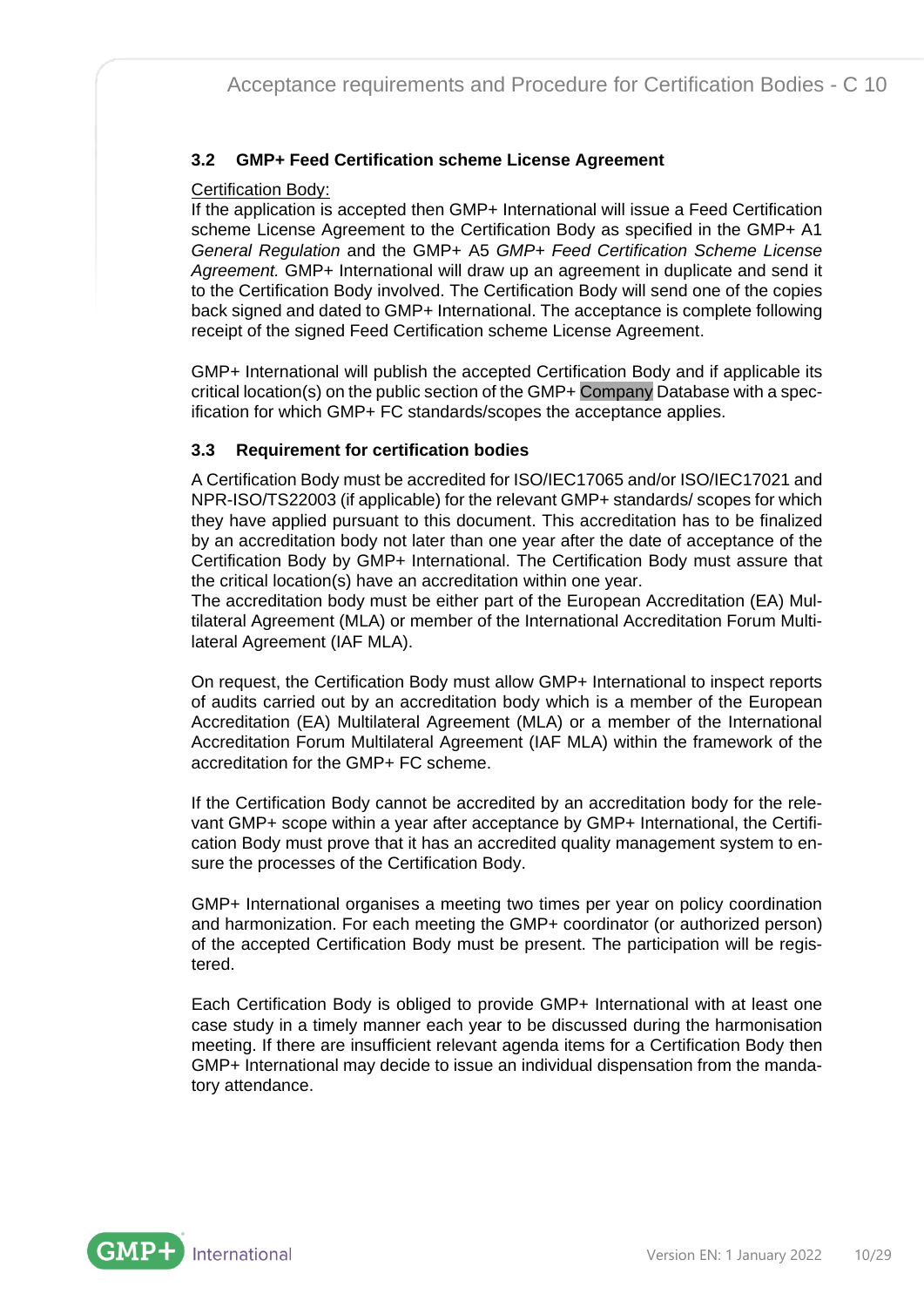#### <span id="page-10-0"></span>**3.4 Independence / impartiality**

The GMP+ auditor or the Certification Body must demonstrably confirm that there is compliance with the requirements with respect to independence.

The Certification Body and the GMP+ auditor(s) may, within a period of two years prior to the audit, not have undertaken any consultancy or training activities at the participant to be audited. The feed safety management system and the accounting records of the Certification Body must demonstrate this.

#### <span id="page-10-1"></span>**3.5 Requirements for GMP+ auditors, inspectors, coordinators, personnel involved in certification activities, technical/material experts and technical reviewers**

Certification Bodies must ensure that all GMP+ auditors, inspectors, technical/material experts, technical reviewers and personnel involved in certification activities demonstrably comply with the applicable requirements as stated in Annex 2. The Certification Body must motivate and document its decision accordantly Annex 2 and must keep all records available for assessment during the Certification Body audit.

A GMP+ auditor may only conduct GMP+ audits once the GMP+ auditor is accepted for the relevant scope in the GMP+ database. The inspector may only conduct inspections once the inspector is accepted in the GMP+ database. In addition, a technical reviewer will assess the reports by the GMP+ auditors. The technical reviewer must comply with the requirements specified in annex 2. If the technical reviewer also carries out audits then it is not possible for him to assess (his own) reports from these audits.

The Certification Body will appoint one person as coordinator for the GMP+ certification who will act as contact person to GMP+ International. Application for the acceptance of a GMP+ coordinator must be submitted to GMP+ International by using Annex 4 of this document.

#### <span id="page-10-2"></span>**3.6 Responsibilities**

#### **Coordinator:**

- a) Contact person to GMP+ International,
- b) Coordination of examination,
- c) Responsible for internal harmonization.
- d) Responsible for ensuring that GMP+ Company Database is up to date,
- e) Responsible for the application review, unless there is another authorized person with these competences (see Annex 2, C),
- f) Acceptance of auditor, inspector and technical reviewer.
- g) Responsible for the selection of the audit team.
- h) Support on making decision on certification (the coordinator shall cannot be member of the audit team) unless there is a committee who carries out this activity at the Certification Body and complies with the competences (see Annex 2, C).
- i) Responsible for issuing audit time reduction.

It is allowed that the GMP+ coordinator delegate responsibilities to an authorized person.

GMP. International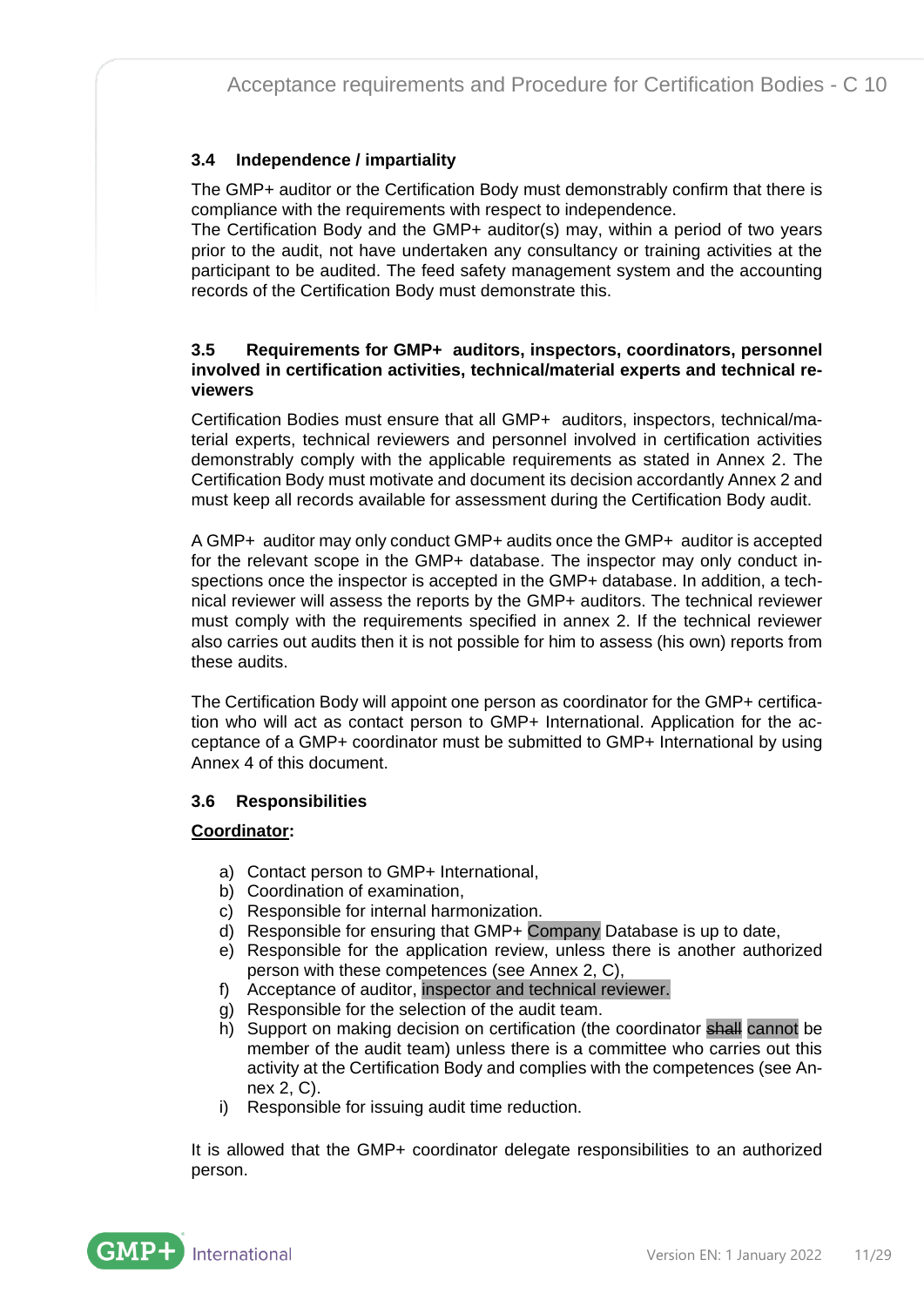#### **GMP+ Auditor:**

- a) Responsible for the audit planning activities,
- b) It can be the technical reviewer (see requirements laid down in Annex 2),
- c) Function of technical expert.
- d) Carries out audits,
- e) Conducts the opening and closing meeting for audits,
- f) Prepare and submit the audit report to be reviewed,
- g) Can support on making decision on certification (the GMP+ auditor shall cannot be member of the audit team) unless there is a committee who carries out this activity at the Certification Body and complies with the competences (see Annex 2, C).

#### <span id="page-11-0"></span>**3.7 Availability of audit data and duty of confidentiality**

The Certification Body has a duty of confidentiality with respect to the dissemination of information obtained during an audit. The audit reports/inspection checklist will be issued to the participant and uploaded into the GMP+ International database. The data must be retained for at least six years.

The Certification Body must record the mandatory issuing of the audit reports/inspection checklists and, if applicable, other audit data and certification data to GMP+ International in the unique certification agreement/certification agreement template with the participant. The GMP+ auditor must report the duty of confidentiality to the participant. The duty of confidentiality also applies for all personnel as stated in Annex 2. In the transition of a participant from one Certification Body to another, the Certification Body is obliged to make available all relevant participant data to the Certification Body in question.

#### <span id="page-11-1"></span>**3.8 Carrying out the audit**

The Certification Body describes the way in which they carry out the sections which are relevant for GMP+ certification (application through to issuing of the certificate) in procedures and other documents. These documents are part of the quality management system of the Certification Body and will be maintained within the framework of the accreditation (to be obtained) as specified in section 3.3.

In the event of changes in the certification requirements the Certification Body must begin with checking these immediately after the implementation date.

#### <span id="page-11-2"></span>**3.9 Acceptance of Certification Body/auditor of another, in GMP+ accepted scheme**

Additional GMP+ certification for a scope defined in Country Notes or standards in the GMP+ Feed Responsibility Assurance can also be based on certification via another accepted scheme (based on 'mutual recognition'). This original certificate must at least include the relevant scope. Accepted schemes (including the scopes) are mentioned in chapter 3 of GMP+ BA10 *Minimum Requirement for Purchasing.*

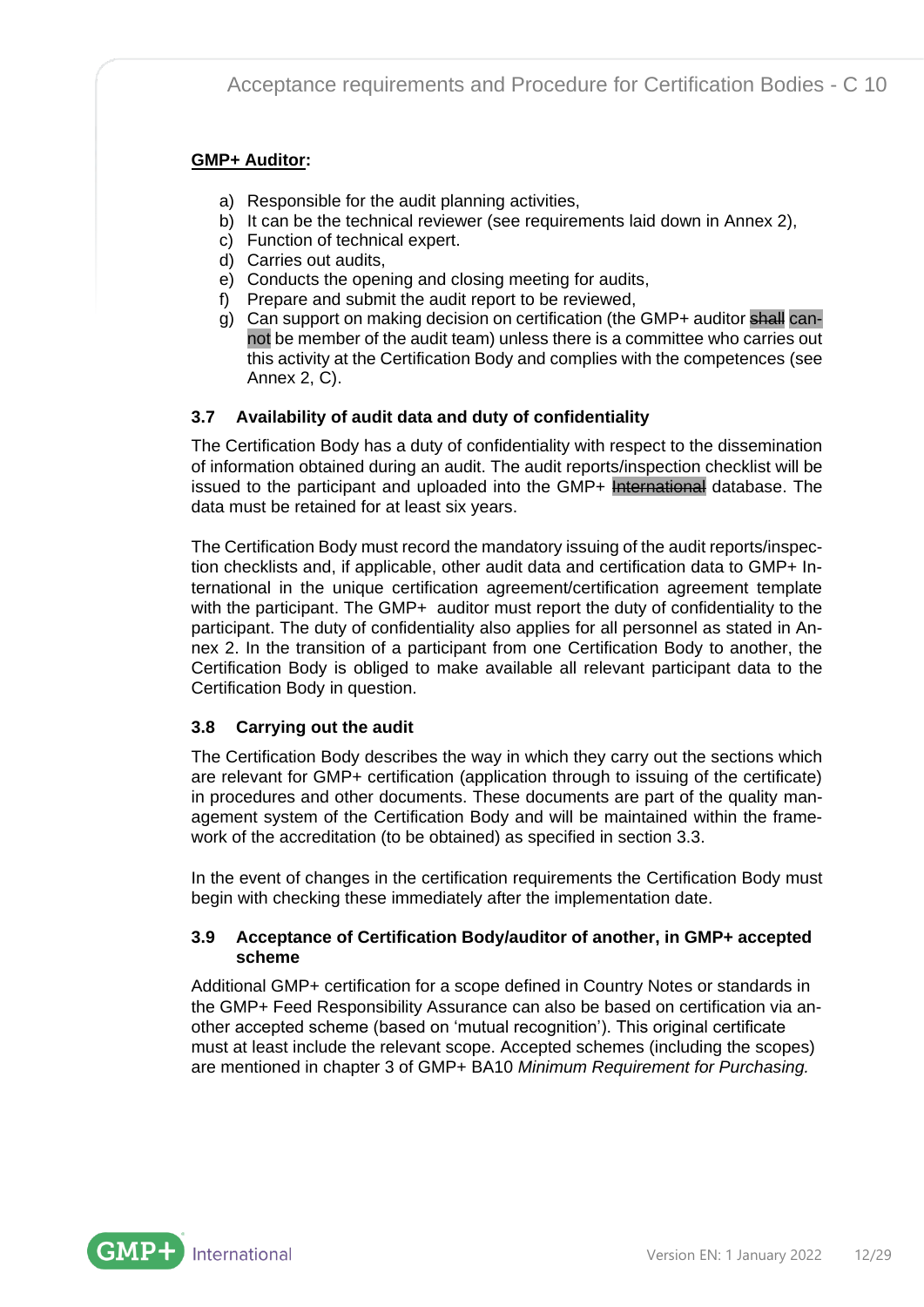In such a situation GMP+ International accepts the acceptance of the Certification Body and/or the auditor, granted by the concerning scheme owner.

GMP+ International does not perform a complete acceptance procedure for the Certification Body (article 3.1 GMP+ C10 *Acceptance Requirements and Procedure for Certification Bodies*). All other stipulations of the GMP+ FC scheme remain in force. The involved Certification Body is obliged to secure that the auditor complies with what is stated in article 3.5 of this document.

Mentioned acceptances, of the certification bodies as well as of the auditors, are only accepted if the Certification Body concerned wants to certify companies for one or more additional scopes (country notes or standards in the GMP+ Feed Responsibility Assurance)

Certification must be in accordance with GMP+ C7 *[Assessment and Certifica](file://///gmp-sbs01/algemeen/00%20Gepubliceerde%20documenten/00%20Gepubliceerd/01%20GMP+%20FSA/lmbinaries/gmp_c7_-_uk_assessment_and_certificationinspection_criteria_for_gmp_certificationinspection_-_additional_scopes_9212.pdf)[tion/Inspection Criteria for GMP+ Certification/Inspection –](file://///gmp-sbs01/algemeen/00%20Gepubliceerde%20documenten/00%20Gepubliceerd/01%20GMP+%20FSA/lmbinaries/gmp_c7_-_uk_assessment_and_certificationinspection_criteria_for_gmp_certificationinspection_-_additional_scopes_9212.pdf) additional/specific [scopes.](file://///gmp-sbs01/algemeen/00%20Gepubliceerde%20documenten/00%20Gepubliceerd/01%20GMP+%20FSA/lmbinaries/gmp_c7_-_uk_assessment_and_certificationinspection_criteria_for_gmp_certificationinspection_-_additional_scopes_9212.pdf)*

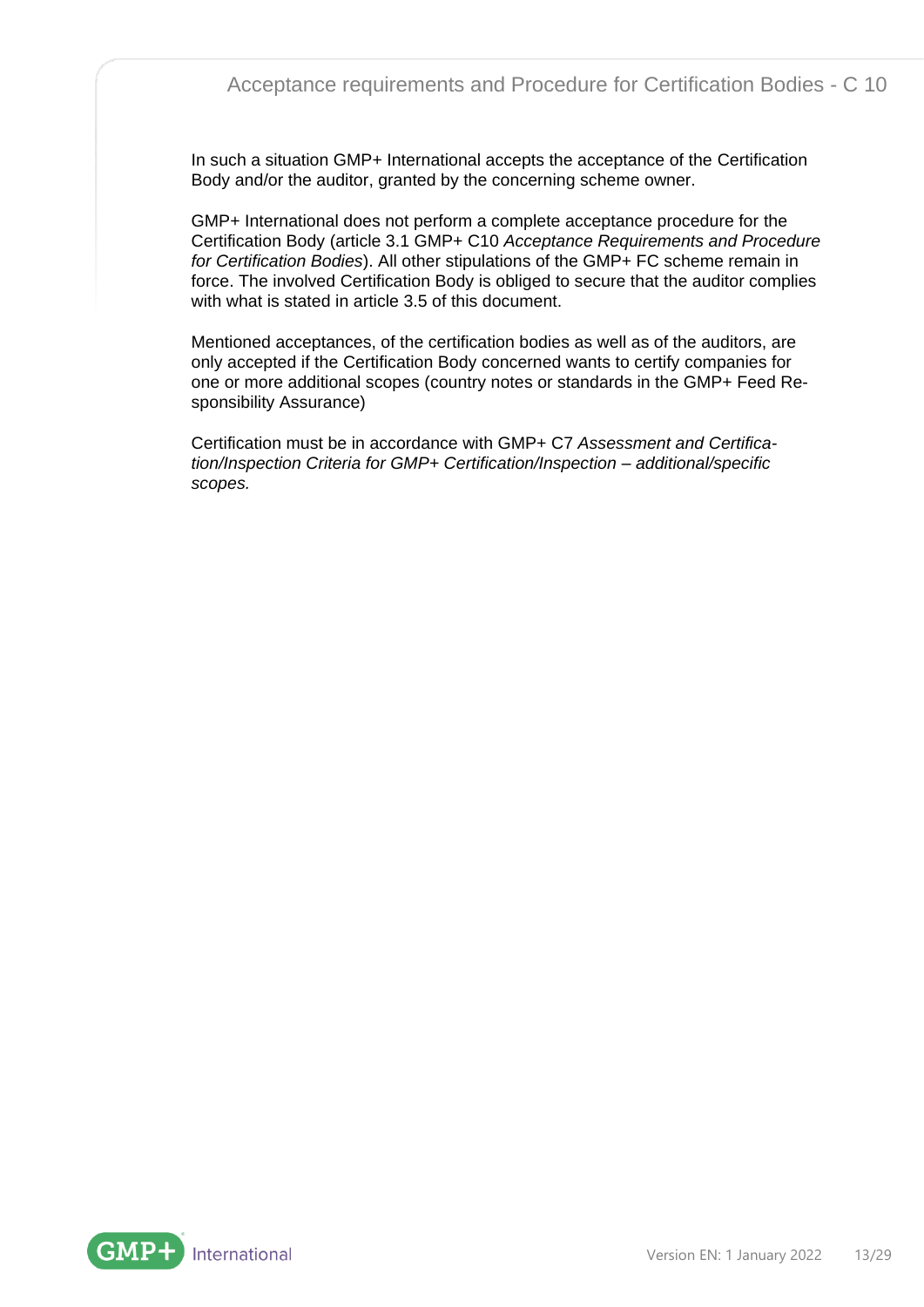### <span id="page-13-0"></span>**Annex 1: Application Form**

Application for the acceptance of a Certification Body for the carrying out of certification in accordance with the GMP+ FC scheme.

General information

| Name of Certification<br>Body (legal registered<br>name) |          |  |
|----------------------------------------------------------|----------|--|
| Name of the signer                                       |          |  |
| Name of coordinator                                      |          |  |
| Location address                                         |          |  |
| Postal code                                              | Place    |  |
| Country                                                  |          |  |
| Postal address                                           |          |  |
| Postal code                                              | Place    |  |
| Telephone no.                                            | Fax no.: |  |
| Country                                                  |          |  |
| E-mail address                                           |          |  |

This application relates to the issuing of certificates related to the following GMP+ standards / scope(s) specified on this form.

The undersigned hereby applies for acceptance as a Certification Body permitted to carry out GMP+ audits and audits in the feed industry and to issue GMP+ certificates.

The undersigned is familiar with GMP+ C10 *Acceptation Requirements and Procedure for Certification Bodies* of GMP+ International and the acceptance procedure and undertakes to cooperate in the acceptance procedure.

Date: Signature:

NB: The undersigned must be a legally-entitled representative of the Certification Body.

The following must be enclosed (if applicable):

(NB: Without these enclosures the application will not be considered.)

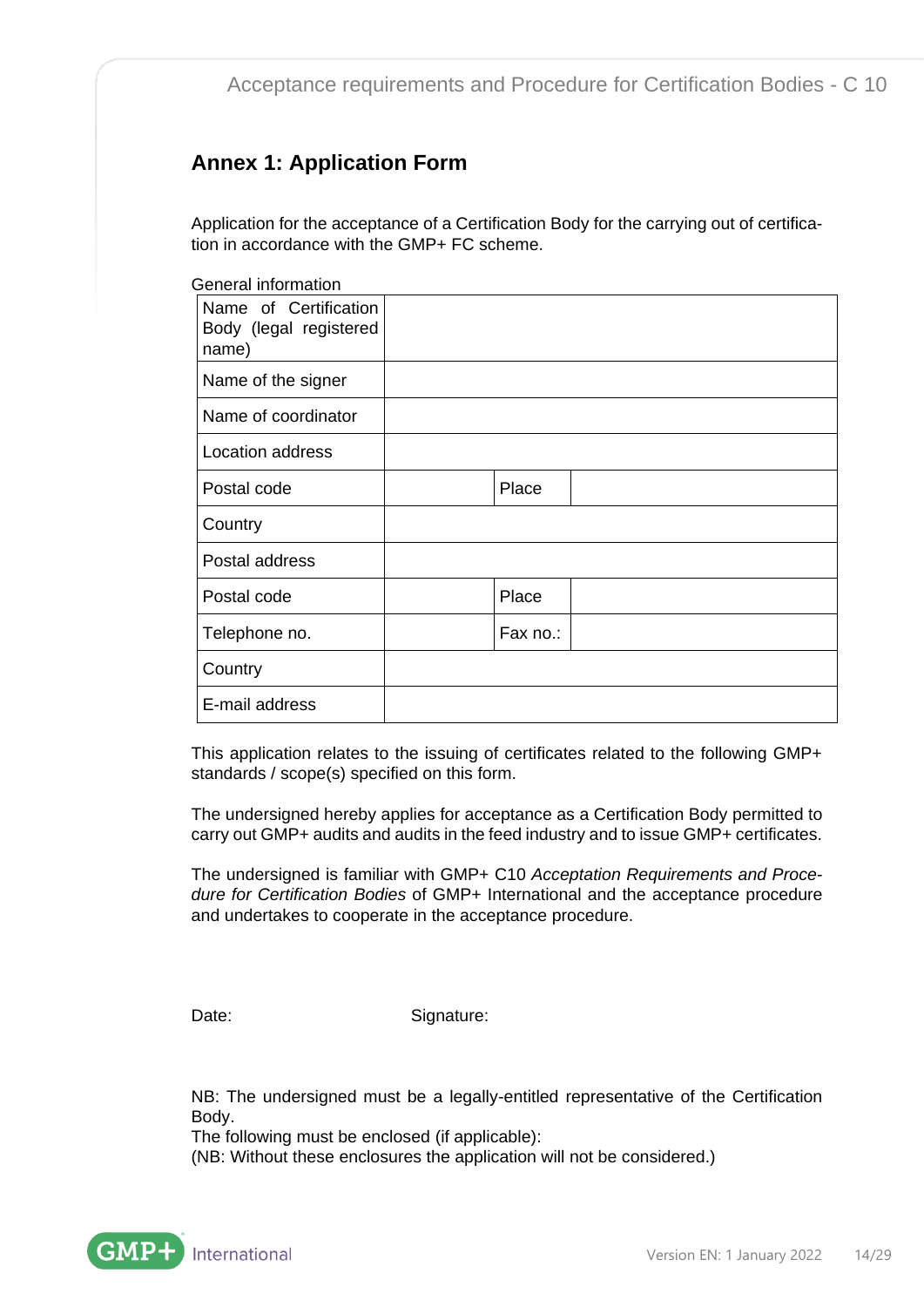| <b>No</b>      | <b>Description</b>                                                                                                                                                                                                                                                  | <b>Remarks</b> |
|----------------|---------------------------------------------------------------------------------------------------------------------------------------------------------------------------------------------------------------------------------------------------------------------|----------------|
| 1 <sub>1</sub> | Valid accreditation certificate including list of operations<br>(ISO/IEC17065 and/or ISO/IEC17021 and ISO/TS<br>22003) depending on the application.<br>A valid accreditation for the critical location(s).                                                         |                |
| 2.             | Audit procedure and assessment process                                                                                                                                                                                                                              |                |
| 3.             | Other documents used for certification process:<br>sample quotation/offer unique certification agree-<br>ment/certification agreement template<br>sample certificate and temporary acceptance<br>sample GMP+ report<br>procedures and forms for internal assessment |                |
| 4.             | List of at least two accepted GMP+ auditors. The Certifi-<br>cation Body must motivate and document its decision ac-<br>cordantly Annex 2 and must keep all records available for<br>assessment during the acceptation audit.                                       |                |
| 5.             | A copy of the legal business registration by a competent<br>authority (for example Chamber of Commerce, Business<br>Registration, VAT registration).                                                                                                                |                |
| 6.             | Copies of the service level agreement(s) between certifi-<br>cation bodies and critical location(s).                                                                                                                                                                |                |

|        |                                                                                                                                                             | GMP+          |
|--------|-------------------------------------------------------------------------------------------------------------------------------------------------------------|---------------|
|        | <b>GMP+ standard / scope</b>                                                                                                                                | standard      |
| $\Box$ | GMP+ B1/GMP+ 1.2 Production, Trade and Services<br>Scope F:<br>production of compound feed and/or<br>storage and transhipment feed and/or<br>trade in feed  | GMP+B1        |
| ❏      | GMP+ B1/GMP+ 1.2 Production, Trade and Services<br>Scope L:<br>production of premixtures and/or<br>storage and transshipment feed and/or<br>trade in feed   | GMP+B1        |
| ❏      | GMP+ B1/GMP 1.2 Production, Trade and Services<br>Scope F:<br>production of feed materials and/or<br>storage and transshipment feed and/or<br>trade in feed | GMP+B1        |
| ❏      | GMP+ B1/GMP 1.2 Production, Trade and Services<br>Scope L:<br>production of feed additives and/or<br>storage and transshipment feed and/or<br>trade in feed | GMP+B1        |
| ❏      | GMP+ B2 Production of Feed Ingredients<br>Scope F: production of feed materials                                                                             | <b>GMP+B2</b> |
| $\Box$ | GMP+ B2-Production of Feed Ingredients<br>Scope L: production of feed additives                                                                             | <b>GMP+B2</b> |
| $\Box$ | GMP+ B3 Trade, Collection and Storage & Transshipment<br>Scope H: trade in feed                                                                             | GMP+B3        |

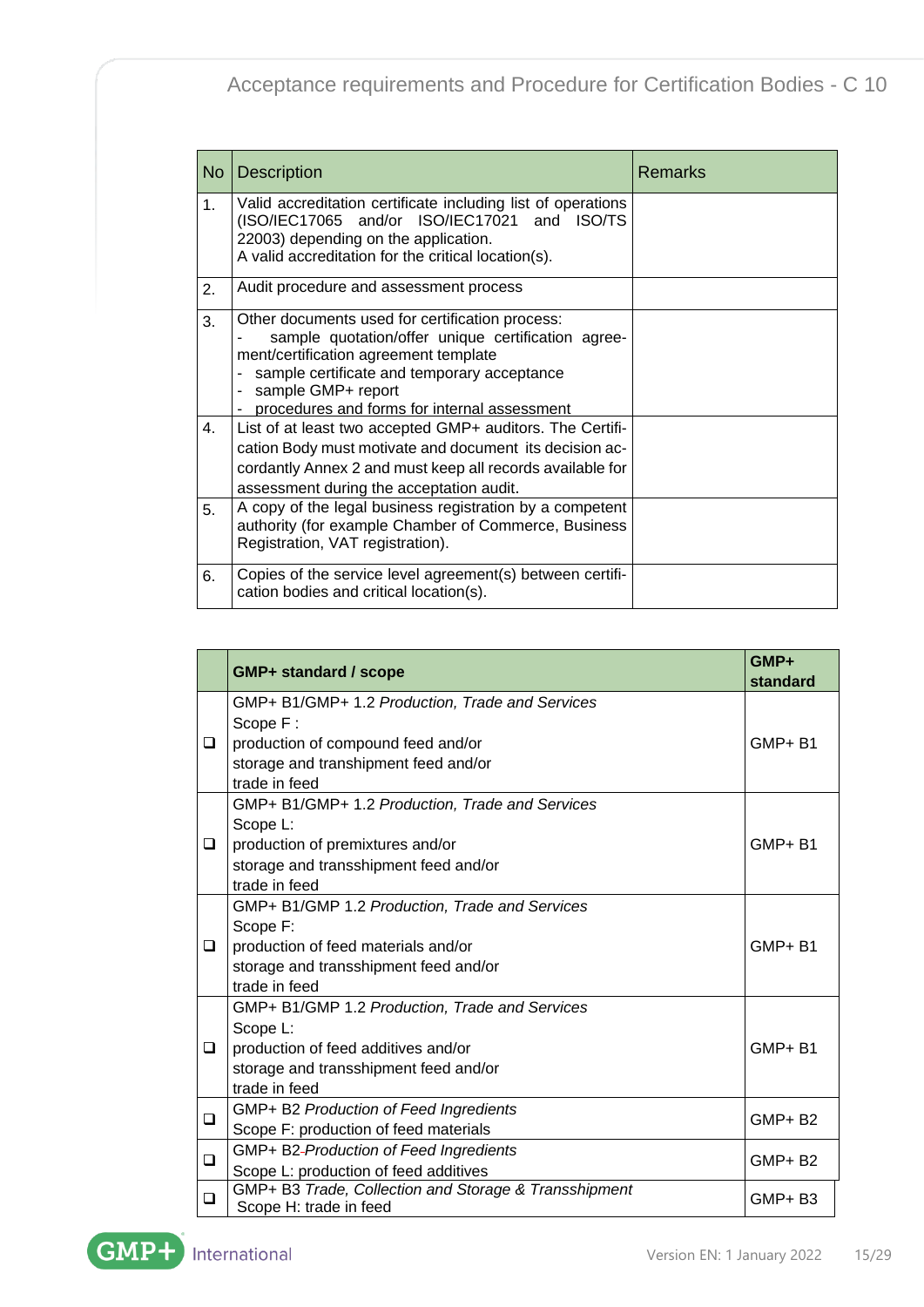|                | <b>GMP+ standard / scope</b>                                                  | GMP+<br>standard |
|----------------|-------------------------------------------------------------------------------|------------------|
| $\Box$         | GMP+ B3 Trade, Collection and Storage & Transshipment                         | GMP+B3           |
|                | Scope J: storage and transshipment feed                                       |                  |
| $\Box$         | GMP+ B3.2 Trade to Livestock Farms                                            | GMP+             |
|                | Scope H: Trade in feed                                                        | B3.2             |
|                | GMP+ B4 Transport                                                             |                  |
| □              | Scope J: road transport □                                                     | GMP+B4           |
|                | Scope J: rail transport $\square$                                             |                  |
|                | Scope J: affreightment □                                                      |                  |
| $\Box$         | GMP+ B4.3 Inland Waterways Transport                                          | GMP+             |
|                | Scope J: Inland waterways feed                                                | B4.3             |
| $\Box$         | GMP+ B8 Production of and Trade in Pet Foods                                  | GMP+B8           |
|                | Scope F: production of pet foods and/or trade in pet foods                    |                  |
| $\Box$         | GMP+ B10 Laboratory testing                                                   | GMP+ B10         |
|                | scope: laboratory testing                                                     |                  |
|                | GMP+ B11 Protocol for GMP+ registration for laboratories                      |                  |
| $\Box$         | scope: registered laboratory                                                  | <b>GMP+ B11</b>  |
|                |                                                                               |                  |
| $\Box$         | GMP+ BCN-CN1 Supplier assurance for China                                     | GMP+             |
|                | Scope: assuring suppliers of feed ingredients and services for China          | BCN-CN1          |
|                | GMP+ BCN-NL1 Antibiotics free feed                                            | GMP+             |
| $\Box$         | Scope: Antibiotics-free feed produced at an antibiotics-free production       | <b>BCN-NL1</b>   |
|                | site or Antibiotics-free feed produced on antibiotics-free production line(s) |                  |
|                | GMP+ BCN-NL2 Dioxin monitoring in laying hens (rearing) feeds                 | GMP+             |
| $\Box$         | Scope: Dioxin-monitoring in laying hens (rearing) feeds                       | BCN-NL2          |
|                | GMP+ BCN-DE1 QM-Milch                                                         | GMP+             |
| $\Box$         |                                                                               | <b>BCN-DE1</b>   |
|                | GMP+ BCN-CEE Additional requirements for Central & Eastern Europe             | GMP+             |
| ⊟              | Scope: Production of compound feed $\boxminus$                                | <b>BCN-CEE</b>   |
|                | Scope: Production of premixtures <b>a</b>                                     |                  |
|                | GMP+ BCN-IT Specific requirements for Italy                                   | $GMP+$           |
|                | Scope: Production of compound feed and                                        | <b>BCN-IT</b>    |
|                | Scope: Production of premixtures <b>B</b>                                     |                  |
|                | Scope: Production of feed material a                                          |                  |
| $\blacksquare$ | Scope: Trade in compound feed $\boxminus$                                     |                  |
|                | Scope: Trade in premixtures <b>D</b>                                          |                  |
|                | Scope: Trade in feed materials a                                              |                  |
|                | Scope: Road transport of animal feed a                                        |                  |
|                | GMP+ BCN-VN Specific requirements for Vietnam                                 | GMP+             |
|                | Scope: Production of compound feed $\square$                                  | <b>BCN-VN</b>    |
|                | Scope: Production of premixtures $\square$                                    |                  |
| ❏              | Scope: Production of feed material $\square$                                  |                  |
|                | Scope: Trade in compound feed $\square$                                       |                  |
|                | Scope: Trade in premixtures $\square$                                         |                  |
|                | Scope: Trade in feed materials $\square$                                      |                  |

**GMP+** International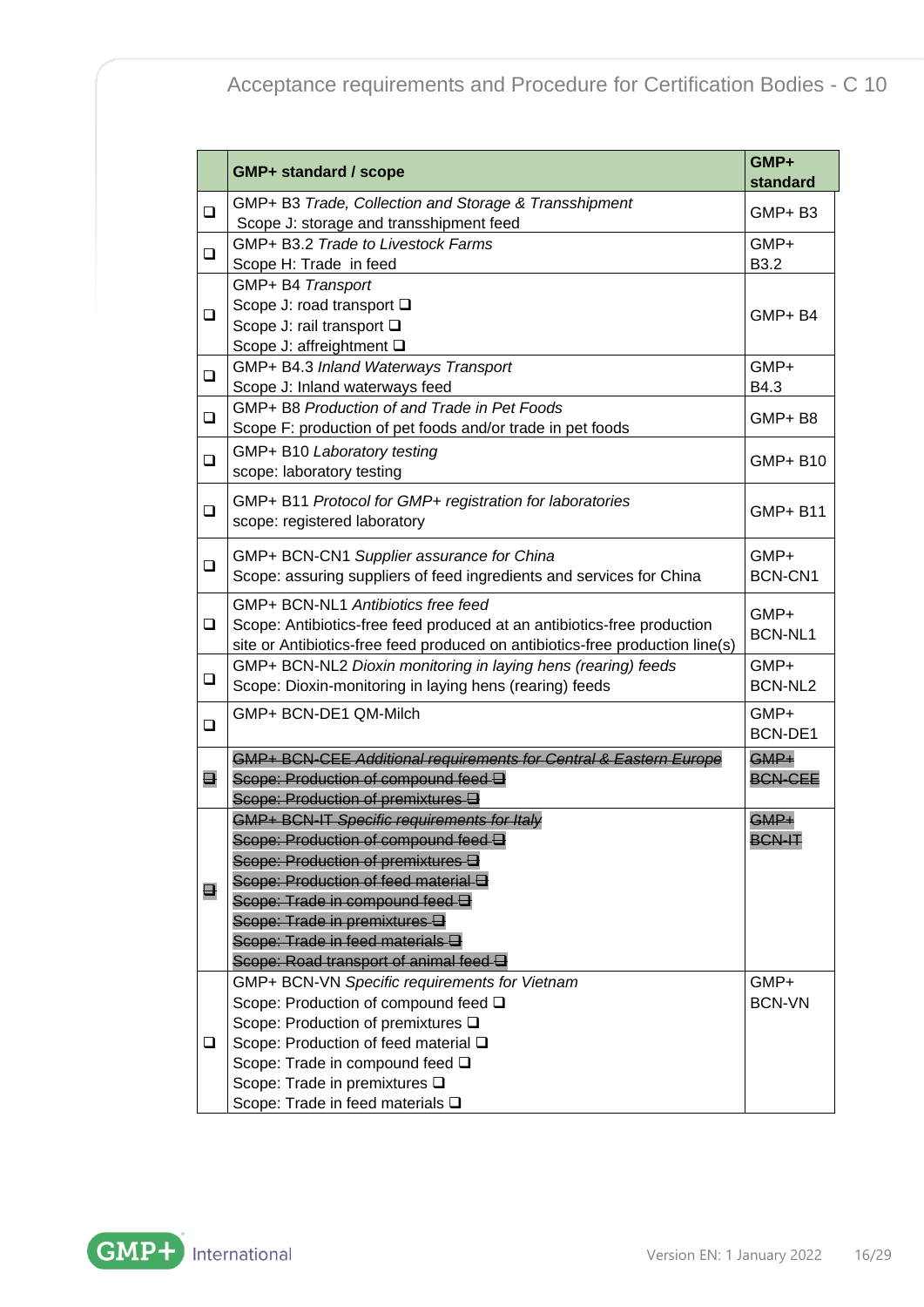|        | <b>GMP+ standard / scope</b>                              | GMP+<br>standard |
|--------|-----------------------------------------------------------|------------------|
|        | GMP+ BCN-IP Specific requirements for Iberian Peninsula   | GMP+             |
|        | Scope: Production of compound feed $\square$              | <b>BCN-IP</b>    |
|        | Scope: Production of premixtures $\square$                |                  |
|        | Scope: Production of feed additives $\Box$                |                  |
|        | Scope: Production of feed material $\square$              |                  |
| ◻      | Scope: Trade in compound feed $\square$                   |                  |
|        | Scope: Trade in premixtures $\square$                     |                  |
|        | Scope: Trade in feed additives $\square$                  |                  |
|        | Scope: Trade in feed materials $\square$                  |                  |
|        | Scope: Road transport of animal feed $\square$            |                  |
|        | GMP+ MI101 Production and trade of RTRS soy               | $GMP+$           |
| □      | scope: RTRS Mass Balance Q                                | MI101            |
|        | scope: RTRS Segregation □                                 |                  |
|        | GMP+ MI102 Responsible pig & poultry feed                 | GMP+             |
| $\Box$ | Scope: Responsible pig & poultry feed □                   | MI102            |
|        | GMP+ MI103 Responsible dairy feed                         | GMP+             |
| ❏      | Scope: Responsible dairy feed Q                           | MI103            |
|        | GMP+ MI105 GMO Controlled                                 | $GMP+$           |
|        | Scope: Production of compound feed GMO Controlled Q       | MI105            |
|        | Scope: Production of feed materials GMO Controlled Q      |                  |
| ❏      | Scope: Production of premixtures GMO Controlled Q         |                  |
|        | Scope: Production of feed additives GMO Controlled Q      |                  |
|        | Scope: Trade in feed GMO Controlled Q                     |                  |
|        | Scope: Storage & transshipment of feed GMO Controlled □   |                  |
|        | Scope: Transport of feed, road transport GMO Controlled Q |                  |

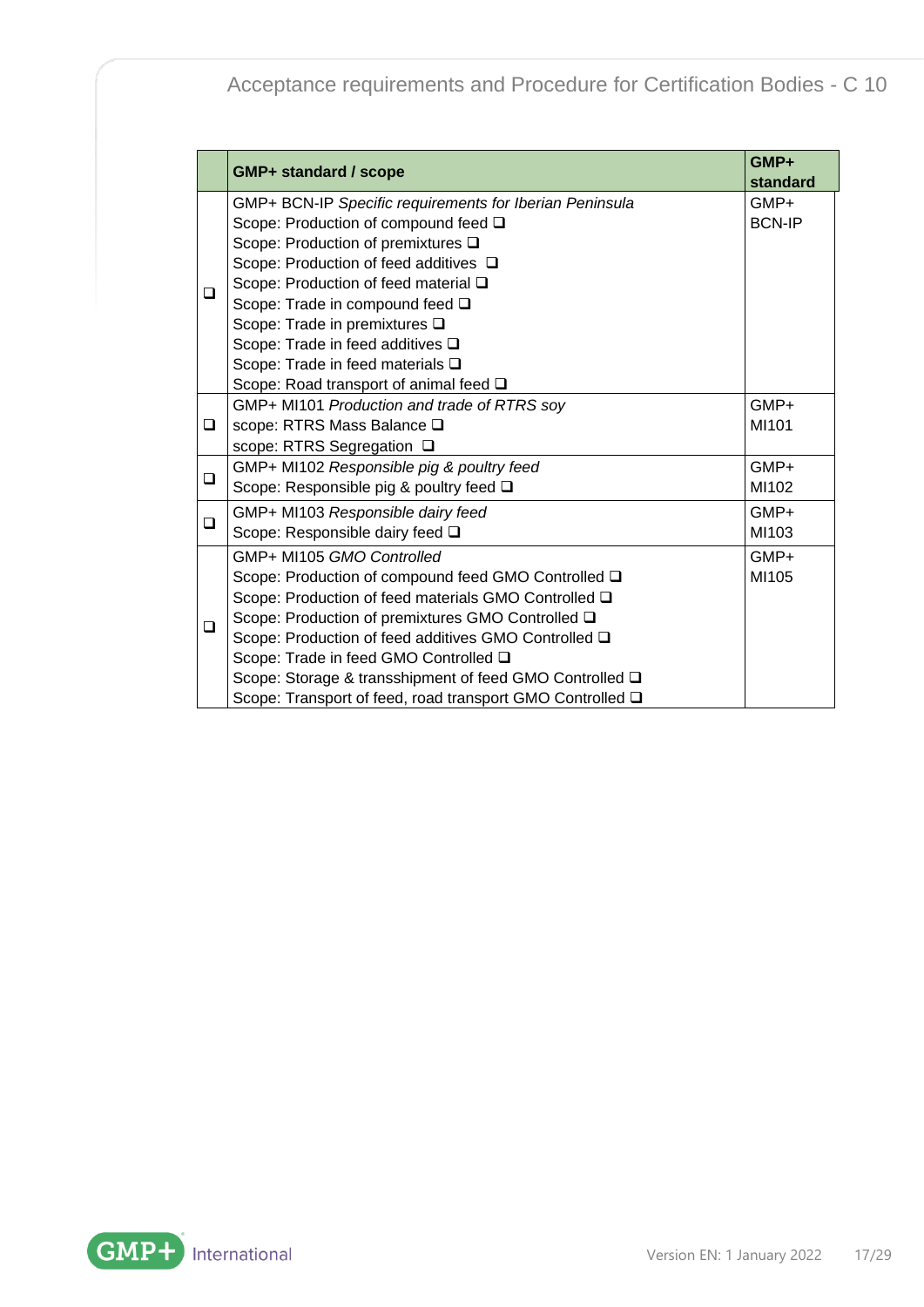### **Annex 2: Qualification Requirements**

### **A. Qualification Requirements for GMP+ auditors, coordinators, technical/material experts, inspectors and technical reviewers**

The Certification Body must have personnel with sufficient competence for managing the process for certification of GMP+ FSA module covering the applicable standard / scope.

<span id="page-17-0"></span>

|                |                                                                                                                                                                                                                                                                                                                                                                                                                    |                      | <b>Feed Safety</b> | <b>Responsi-</b><br>bility |
|----------------|--------------------------------------------------------------------------------------------------------------------------------------------------------------------------------------------------------------------------------------------------------------------------------------------------------------------------------------------------------------------------------------------------------------------|----------------------|--------------------|----------------------------|
| <b>Element</b> | <b>Requirement</b>                                                                                                                                                                                                                                                                                                                                                                                                 | GMP+                 | Country            | <b>GMP+FRA</b>             |
|                |                                                                                                                                                                                                                                                                                                                                                                                                                    | <b>FSA</b><br>module | Note $1$           | module                     |
|                | Relevant agricultural, foodstuffs, logistics, or transport education at least Bachelor level or at<br>least an equivalent level of experience.                                                                                                                                                                                                                                                                     | X                    | $\mathsf{x}$       | X                          |
| Education      | For the scopes Inland waterways transport of GMP+ FSA module intermediate vocational edu-<br>cation level or at least an equivalent level of experience.                                                                                                                                                                                                                                                           | X                    |                    |                            |
|                | For the scopes laboratory testing and registered laboratory a relevant laboratory education at<br>least at Bachelor or an equivalent level or experience.                                                                                                                                                                                                                                                          | X                    |                    |                            |
|                | Knowledge and skills with respect to methods and techniques aimed at the assessment of feed<br>safety management systems;<br>HACCP (in accordance with ISO/TS22003 latest version), including the Pre-requisite pro-<br>$\overline{\phantom{m}}$<br>grams (PRPs); and<br>Food Safety Management Systems principles; and GMP+ FC scheme; and<br>Feed legislation,<br>As mentioned in Annex 2 of at the GMP+ C6/C12. | X                    | x                  |                            |
| Knowledge      | Knowledge and skills with respect to methods and techniques aimed at the assessment of feed<br>safety management systems; As mentioned in Annex 2 of at the GMP+ C6/C12.                                                                                                                                                                                                                                           |                      |                    | X                          |
|                | Knowledge of and experience with mass balancing and traceability over the production chain.                                                                                                                                                                                                                                                                                                                        |                      |                    | X                          |
|                | Knowledge:<br>GMP+ MI101: RTRS endorsed auditor training                                                                                                                                                                                                                                                                                                                                                           |                      |                    | x                          |

<sup>1</sup> Applicable for CB's who use the country note beside an accepted scheme/standard/scope according to GMP+ BA10 *Minimum Requirements for Purchasing*

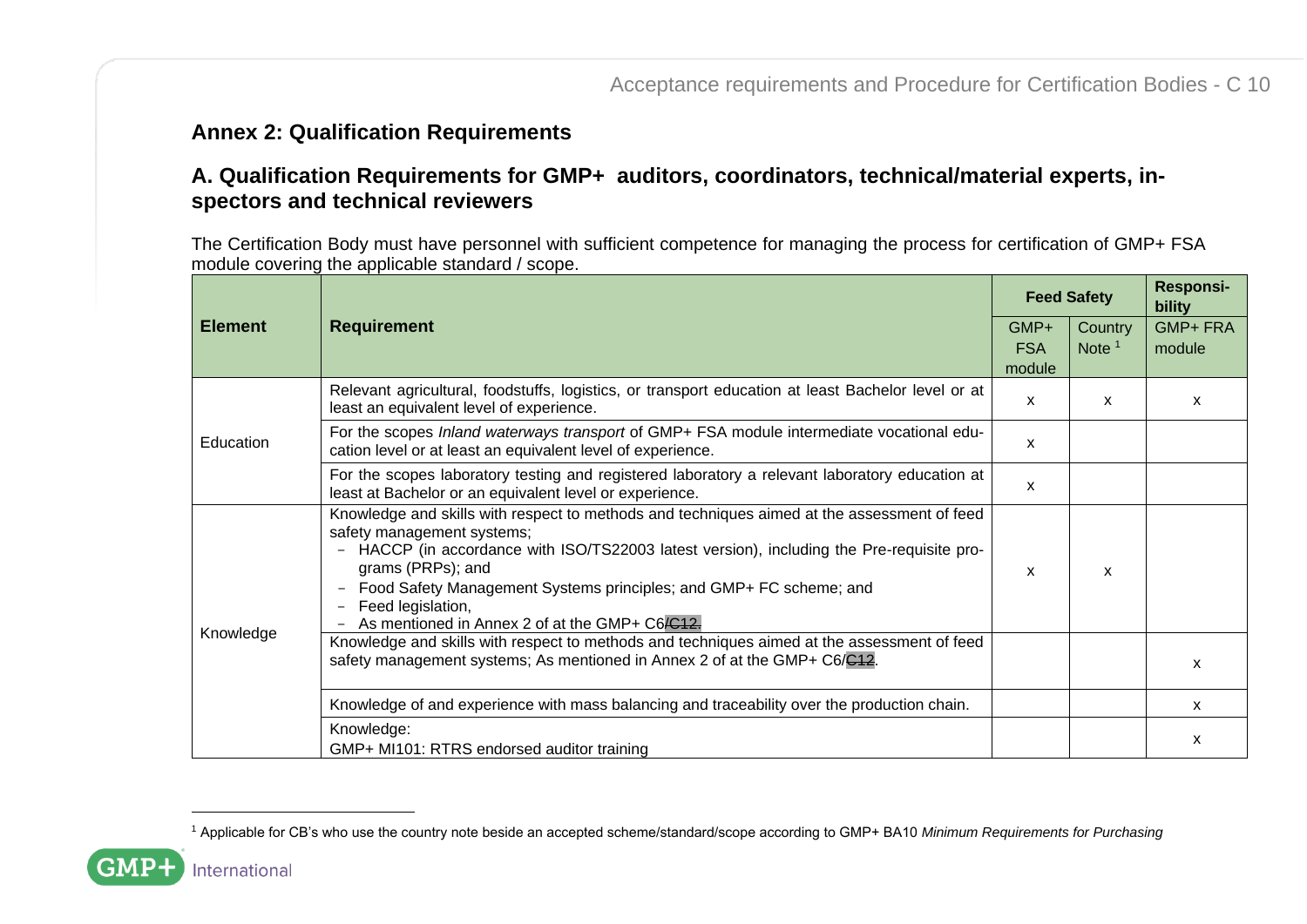|                |                                                                                                                               |            | <b>Feed Safety</b> | <b>Responsi-</b><br>bility |
|----------------|-------------------------------------------------------------------------------------------------------------------------------|------------|--------------------|----------------------------|
| <b>Element</b> | <b>Requirement</b>                                                                                                            | GMP+       | Country            | <b>GMP+FRA</b>             |
|                |                                                                                                                               | <b>FSA</b> | Note $1$           | module                     |
|                |                                                                                                                               | module     |                    |                            |
|                | If an auditor has successfully completed the RTRS endorsed training the auditor receives an                                   |            |                    |                            |
|                | exemption for MI102 and MI103 or the auditor will be trained by a trainer who must comply with<br>the following requirements: |            |                    |                            |
|                | The trainer must have a certificate of the FRA training provided by GMP+ Interna-<br>$\bullet$                                |            |                    |                            |
|                | tional in the past and/or the trainer succeeded for the RTRS endorsed training.                                               |            |                    |                            |
|                | The trainer must have a Lead assessor Training of 40 hours (IRCA recognized or<br>$\bullet$<br>equivalent).                   |            |                    |                            |
|                | The trainer must have experience of performed at least 5 FRA audits during the last<br>12 months.                             |            |                    |                            |
|                | The trainer must have trainer experiences.<br>$\bullet$                                                                       |            |                    |                            |
|                | And the training has to consist at least off:                                                                                 |            |                    |                            |
|                | The training must contain at least all topics as stated in the FRA training provided by<br>$\bullet$<br>GMP+ International:   |            |                    |                            |
|                | - GMP+ FRA certification                                                                                                      |            |                    |                            |
|                | - GMP+ B100 Feed Responsibility Management System                                                                             |            |                    |                            |
|                | - GMP+ MI documents                                                                                                           |            |                    |                            |
|                | - Certification in practice & cases                                                                                           |            |                    |                            |
|                | • The duration of the training is 4 hours minimum                                                                             |            |                    |                            |
|                | For auditing GMP+ MI105 GMO Controlled the GMP+ auditor/technical reviewer must have par-                                     |            |                    | $\mathsf{x}$               |
|                | ticipated in a VLOG approved training program for the VLOG "Ohne Gentechnik" standard and                                     |            |                    |                            |
|                | must be in possession of a valid training certificate. When the validity period of the training cer-                          |            |                    |                            |
|                | tificate is expired no further "Ohne Gentechnik" audit/review may be performed unless the GMP+                                |            |                    |                            |
|                | auditor/technical reviewer has completed a next training session and is in possession of a valid                              |            |                    |                            |
|                | training certificate, or the auditor/technical reviewer will be trained by a trainer who must comply                          |            |                    |                            |
|                | with the following requirements:                                                                                              |            |                    |                            |
|                | The trainer must always be in possession of a valid certificate VLOG "Ohne Gentech-<br>$\bullet$<br>nik".                     |            |                    |                            |
|                | The trainer must have a Lead assessor Training of 40 hours (IRCA recognized or<br>equivalent).                                |            |                    |                            |

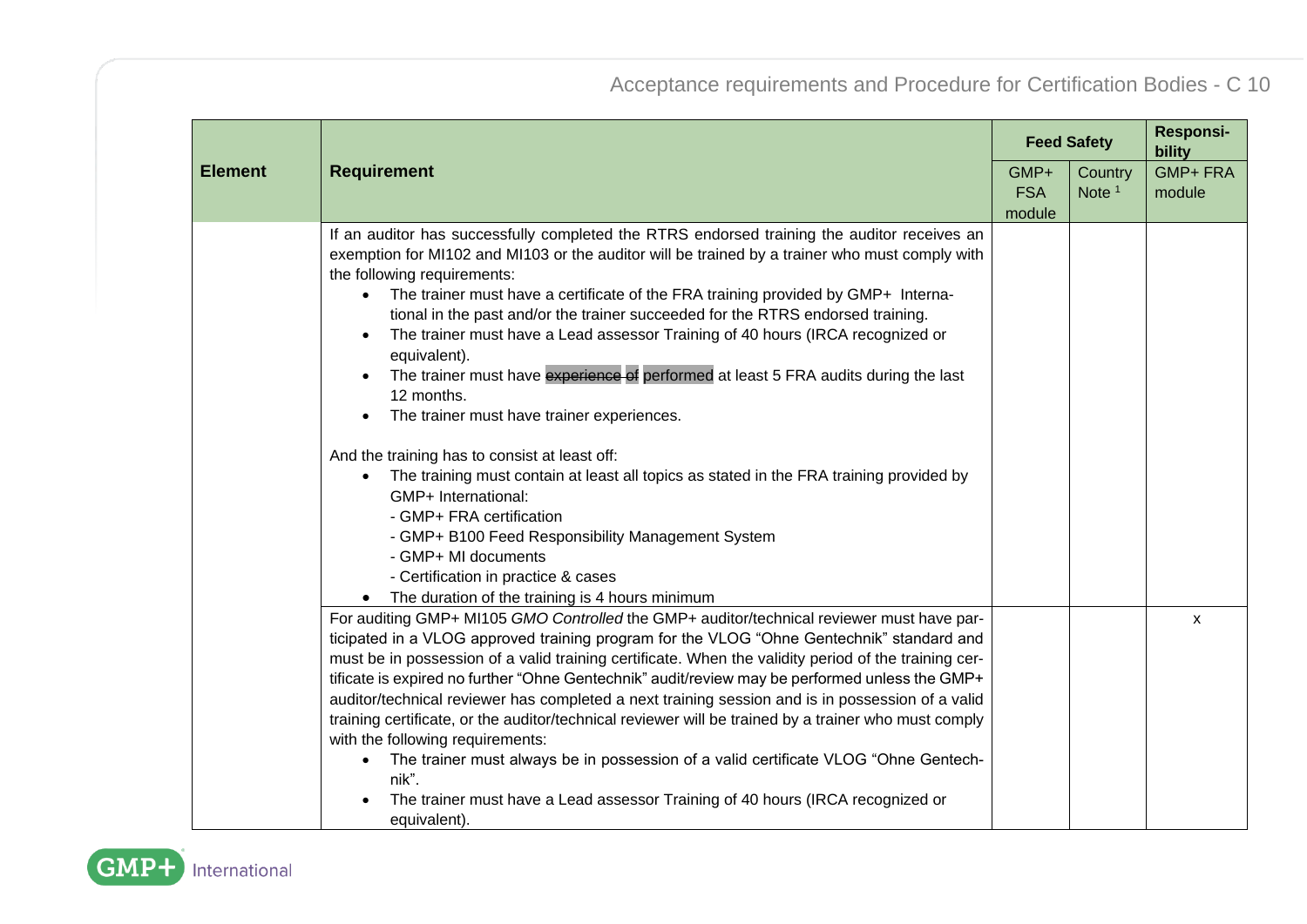|                     |                                                                                                                                                                                                                                                                                                                                              | <b>Feed Safety</b><br>GMP+<br><b>FSA</b><br>module |                     | <b>Responsi-</b><br>bility |  |
|---------------------|----------------------------------------------------------------------------------------------------------------------------------------------------------------------------------------------------------------------------------------------------------------------------------------------------------------------------------------------|----------------------------------------------------|---------------------|----------------------------|--|
| <b>Element</b>      | <b>Requirement</b>                                                                                                                                                                                                                                                                                                                           |                                                    | Country<br>Note $1$ | <b>GMP+FRA</b><br>module   |  |
|                     | The trainer must have experience of a least 5 FRA audits during the last 12 months.<br>$\bullet$<br>The trainer must have trainer experiences.<br>$\bullet$<br>The duration of the training is 8 hours minimum and must be documented and it must be demon-<br>strable that the auditors participated.                                       |                                                    |                     |                            |  |
|                     | And the training has to consist at least of:<br>Equivalent topics as address in the VLOG "Ohne Gentechnik" training.                                                                                                                                                                                                                         |                                                    |                     |                            |  |
|                     | Additional: for the scope Production and/or trade of feed additives of the GMP+ FSA module:<br>Demonstrable knowledge of the relevant chemical processes.                                                                                                                                                                                    | X                                                  |                     |                            |  |
|                     | Additional: for the scopes laboratory testing and registered laboratory knowledge of the assess-<br>ment of laboratory analysis.                                                                                                                                                                                                             | $\mathsf{x}$                                       |                     |                            |  |
|                     | Technical expert: A GMP+ auditor is a technical expert (the GMP+ auditor has a satisfactory<br>level of expertise within the audit team after the GMP+ examination is succeeded).                                                                                                                                                            | $\mathsf{x}$                                       | x                   |                            |  |
|                     | Material expert: A Certification Body must ensure that there is a satisfactory level of expertise<br>within the audit team. If an auditor does not have a satisfactory level of expertise in a specific<br>material then the Certification Body must add an expert in the material to the audit team.                                        |                                                    |                     | X                          |  |
| Audit skills        | 1. Lead assessor (40 hours) training latest version (IRCA certified, or demonstrable equivalent)<br>or FSSC Lead assessor (40 hours minimum) training latest version (IRCA certified, or de-<br>monstrable equivalent) based on compliance with requirements for auditors given in ISO<br>17021; and<br>2. Effective interviews, good depth. | X                                                  | X                   | X                          |  |
|                     | The first item of the box above does not apply for the scope Inland waterways transport.                                                                                                                                                                                                                                                     |                                                    |                     |                            |  |
| Audit<br>experience | Minimum of 3 audits/inspections as an observer specifically for the relevant GMP+ scope(s) see<br>table of exemption, table 1 or equivalent certification schemes as laid down in GMP+ BA10 Min-<br>imum requirements for Purchasing of the GMP+ FSA scheme accompanied by an experienced<br>GMP+ auditor/inspector;                         | X                                                  | X                   |                            |  |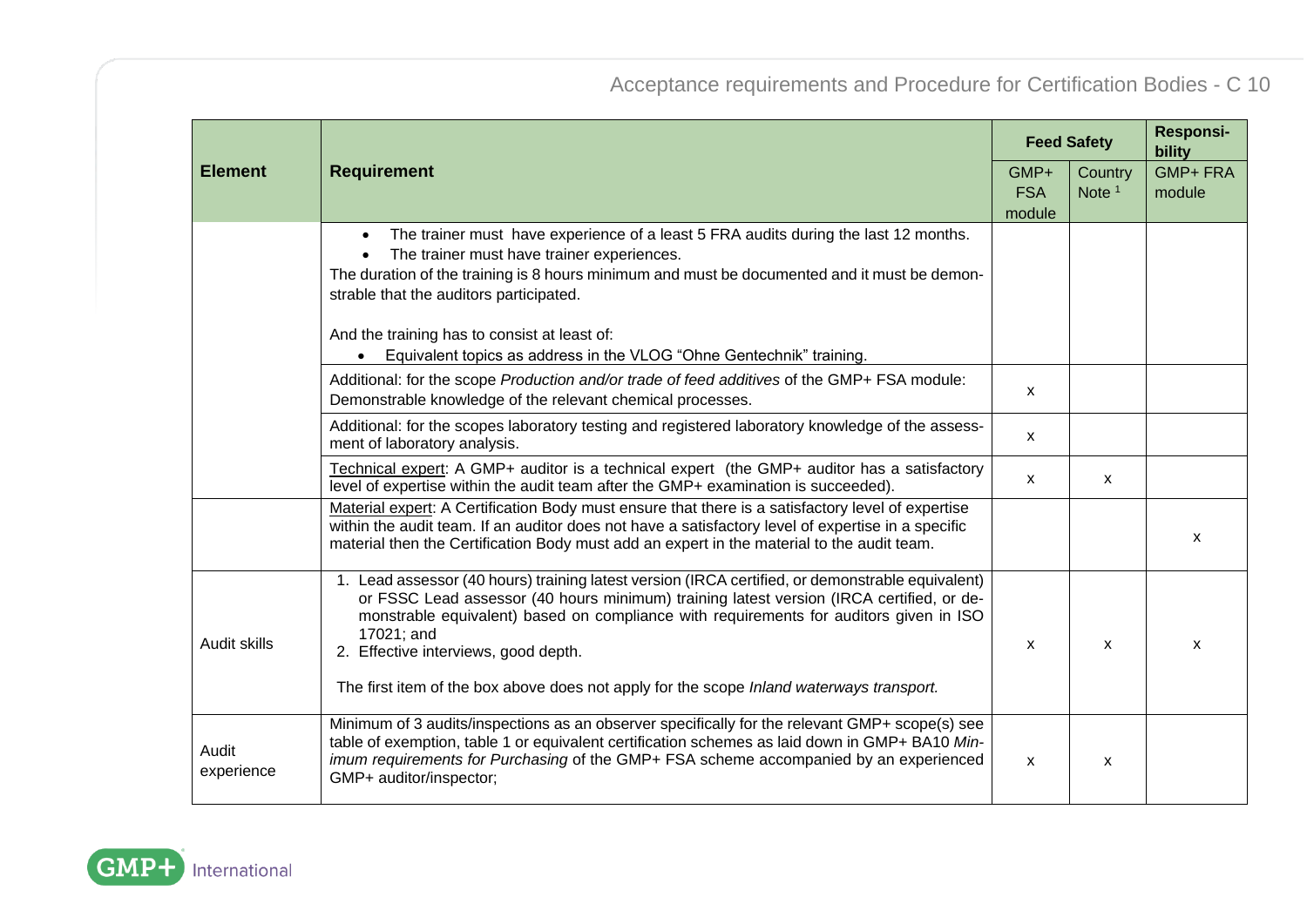|                                                                                                           |                                                                                                                                                                                                                                                                                                                                                                                                                                                                                                                                                                                                                                                                                                                                                                                                                                                                                                                                                                                                                                                                                                                            |              | <b>Feed Safety</b> |                |
|-----------------------------------------------------------------------------------------------------------|----------------------------------------------------------------------------------------------------------------------------------------------------------------------------------------------------------------------------------------------------------------------------------------------------------------------------------------------------------------------------------------------------------------------------------------------------------------------------------------------------------------------------------------------------------------------------------------------------------------------------------------------------------------------------------------------------------------------------------------------------------------------------------------------------------------------------------------------------------------------------------------------------------------------------------------------------------------------------------------------------------------------------------------------------------------------------------------------------------------------------|--------------|--------------------|----------------|
| <b>Element</b>                                                                                            | <b>Requirement</b>                                                                                                                                                                                                                                                                                                                                                                                                                                                                                                                                                                                                                                                                                                                                                                                                                                                                                                                                                                                                                                                                                                         | GMP+         | Country            | <b>GMP+FRA</b> |
|                                                                                                           |                                                                                                                                                                                                                                                                                                                                                                                                                                                                                                                                                                                                                                                                                                                                                                                                                                                                                                                                                                                                                                                                                                                            | <b>FSA</b>   | Note $1$           | module         |
|                                                                                                           |                                                                                                                                                                                                                                                                                                                                                                                                                                                                                                                                                                                                                                                                                                                                                                                                                                                                                                                                                                                                                                                                                                                            | module       |                    |                |
|                                                                                                           | and also a minimum of 5 independently carried out audits as lead auditor in relevant fields of<br>work as laid down in GMP+ BA10 Minimum requirements for Purchasing or schemes as men-<br>tioned in Annex 2 of the GMP+ C6//C12.                                                                                                                                                                                                                                                                                                                                                                                                                                                                                                                                                                                                                                                                                                                                                                                                                                                                                          |              |                    |                |
| <b>Work</b><br>experience                                                                                 | Working experience in the feed / food sector in a relevant position (for example quality assur-<br>ance, production, consultancy on feed safety management systems, laboratory).<br>Exceptions to the above are:<br>Scope Affreightment of animal feed: Demonstrable knowledge of transport. This knowledge to<br>be obtained by demonstrably taking an internal or external course or demonstrable experience<br>in the carrying out of audits or checks at relevant companies.<br>For the scopes laboratory testing and registered laboratory at least 2 years of working experi-<br>ences in the relevant field of work.                                                                                                                                                                                                                                                                                                                                                                                                                                                                                                | X            | x                  | X              |
| Additional<br>requirements<br>for technical re-<br>viewer                                                 | Experience in the assessment of audit reports (minimum 3 for the relevant scope) or conduct/at-<br>tend a minimum of 10 audits for the relevant scope.<br>Experience in the assessment of GMP+ B4.3 checklist (minimum 3 in total per calendar year) or<br>conduct/attend a minimum of 10 inspection.                                                                                                                                                                                                                                                                                                                                                                                                                                                                                                                                                                                                                                                                                                                                                                                                                      | X            | X                  | X              |
| <b>Other</b>                                                                                              |                                                                                                                                                                                                                                                                                                                                                                                                                                                                                                                                                                                                                                                                                                                                                                                                                                                                                                                                                                                                                                                                                                                            |              |                    |                |
| Training and<br>supplementary<br>training, updat-<br>ing and main-<br>taining profes-<br>sional expertise | Each GMP+ auditor, technical/material expert, technical reviewer, inspector must have demon-<br>strably followed an established initial training programme. The content of the training programme<br>must be demonstrable focussed on the scope.<br>Each GMP+ auditor, technical/material expert, technical reviewer, inspector must have a training<br>related to the GMP+ Feed Certification scheme when there are changes.<br>Each GMP+ auditor, technical/material expert, technical reviewer, inspector will attend at least<br>the mandatory number of hours at the internal harmonization meetings organised by the Certi-<br>fication Body. For each accepted scope this is 8 hours to a maximum of 32 hours per calendar<br>year. In addition, equivalent scopes have been formulated for which exemptions are possible.<br>The requirements for these exemptions are stated in the tables of exemptions.<br>Physical internal harmonization is mandatory with a minimum of once per 2 years.<br>The GMP+ coordinator or authorized person is responsible for the internal harmonization and<br>must participate. | $\mathsf{x}$ | X                  | X              |

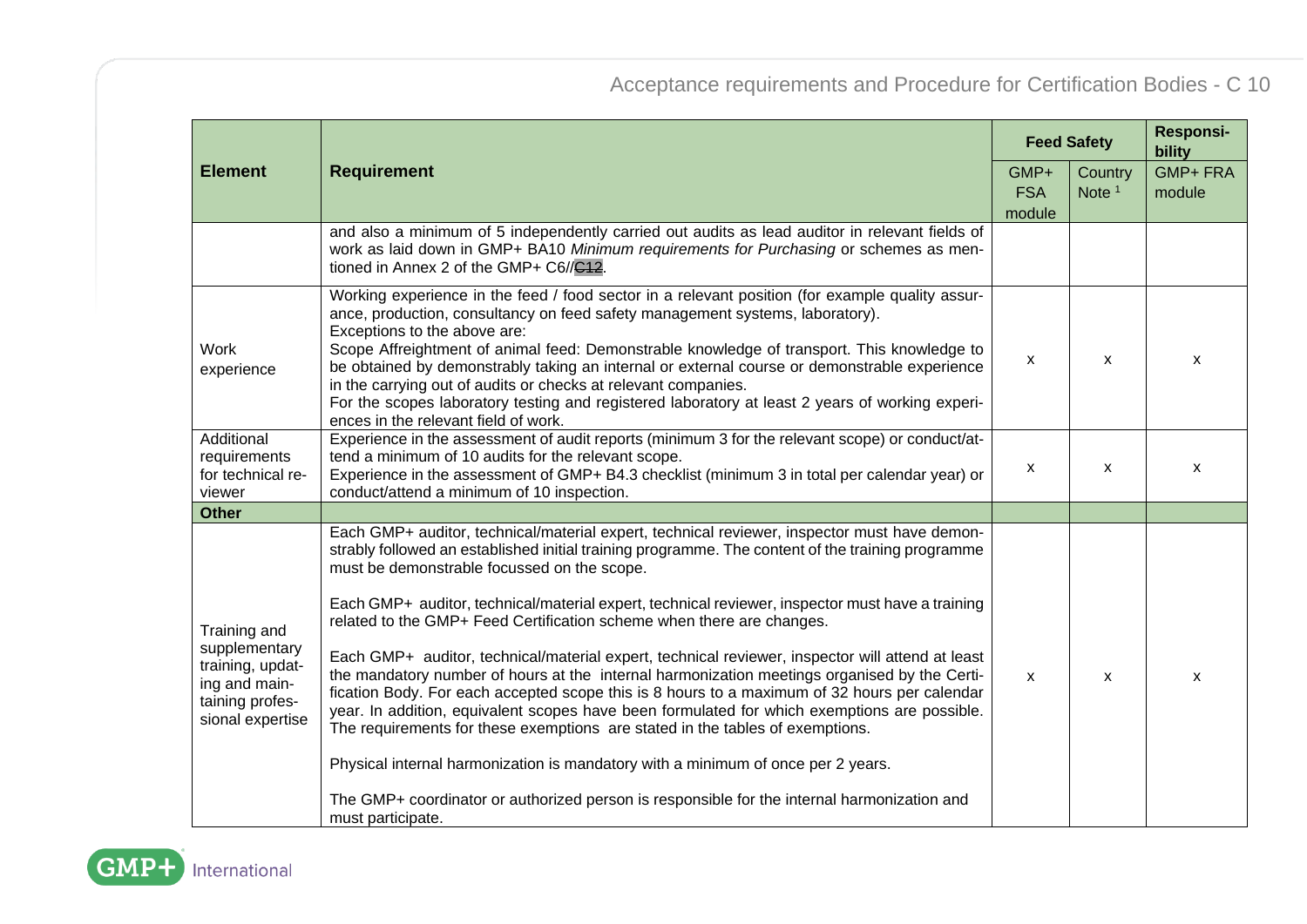|                                | <b>Requirement</b>                                                                                                                                                                                                                                                                                                                                                                                                                                                                                                                                                                                                                                                                                                                                                                                                                                                                                                                                              |   | <b>Feed Safety</b>  |                          |
|--------------------------------|-----------------------------------------------------------------------------------------------------------------------------------------------------------------------------------------------------------------------------------------------------------------------------------------------------------------------------------------------------------------------------------------------------------------------------------------------------------------------------------------------------------------------------------------------------------------------------------------------------------------------------------------------------------------------------------------------------------------------------------------------------------------------------------------------------------------------------------------------------------------------------------------------------------------------------------------------------------------|---|---------------------|--------------------------|
| <b>Element</b>                 |                                                                                                                                                                                                                                                                                                                                                                                                                                                                                                                                                                                                                                                                                                                                                                                                                                                                                                                                                                 |   | Country<br>Note $1$ | <b>GMP+FRA</b><br>module |
|                                | The internal harmonisation must demonstrably be conducted by proof of a participation<br>list/minutes and it must be demonstrable that the auditors participated.<br>Continuous professional development through supplementary work experience, training, study,<br>meetings or other activities.                                                                                                                                                                                                                                                                                                                                                                                                                                                                                                                                                                                                                                                               |   |                     |                          |
| Examinations                   | After the training program the GMP+ auditor / technical reviewer / inspector must successfully<br>take an initial examination for each standard/scope. For retention of acceptance every GMP+<br>auditor / technical reviewer / inspector must pass the periodic examination. The examination is<br>a check if the assessing auditor / technical reviewer / inspector has enough knowledge of the<br>normative standards and rules of certification, including the classification of nonconformities as<br>well as the characteristics of the production processes and services activities in the feed chain.<br>These examinations are provided by GMP+ International on behalf of the International Expert<br>Committee.<br>Refer also to Annex 5 (Examination Regulation) of this document. It is possible to obtain exemp-<br>tion for some examinations. The requirements for these exemptions have been laid down in the<br>table of exemptions, table 1. | X |                     |                          |
| Number of au-<br>dits per year | In order to retain acceptance, each GMP+ auditor / technical reviewer / inspector must carry out<br>at least 5 audits/inspections per year per standard / scope for which the GMP+ auditor / technical<br>reviewer / inspector in question has been accepted. If the technical reviewer does not carry out<br>independent audits/inspections then the internal attendances at relevant audits may be counted.<br>The exemptions for GMP+ lead auditors and technical reviewers are stated in table of exemp-<br>tions, table 2.                                                                                                                                                                                                                                                                                                                                                                                                                                 | X | x                   | X                        |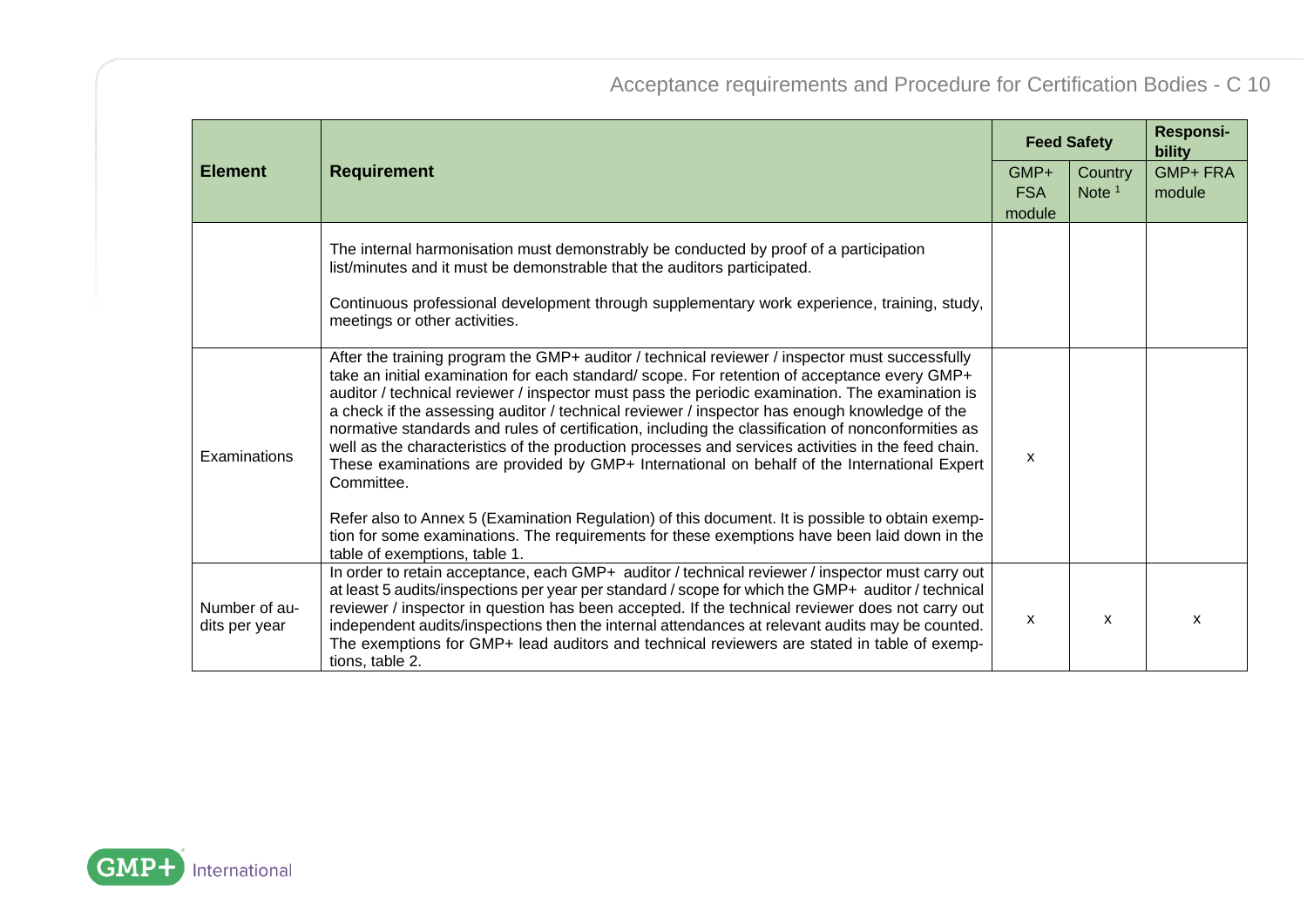### **B. Qualification Requirements for coordinators and personnel involved in certification activities**

| <b>Element</b>   | <b>Requirements for coordinators</b>                                                                                                                                                                                                                                                                                         | <b>GMP+ FSA</b><br>module |
|------------------|------------------------------------------------------------------------------------------------------------------------------------------------------------------------------------------------------------------------------------------------------------------------------------------------------------------------------|---------------------------|
| Education        | Bachelor degree or equivalent level of experience as minimum.                                                                                                                                                                                                                                                                | x                         |
| Knowledge        | Successfully completed training in<br>- HACCP, including the Pre requisite programs (PRPs); and<br>Food Safety Management Systems principles; and<br>and GMP+ FSA module; and<br>Feed legislation                                                                                                                            | X                         |
| Audit skills     | 3. Lead assessor (40 hours) training (IRCA certified, or demonstrable equivalent) or<br>FSSC Lead assessor training (40 hours, minimum) IRCA certified, or demonstrable<br>equivalent) based on compliance with requirements for auditors given in and ISO<br>17065 and/or 17021; and<br>4. Effective interviews, good depth | X                         |
| Audit experience | At least 7 GMP+ audits/inspections must be carried out and/or attended per 12 months<br>and/or conduct/attend audits/inspections in relevant fields of work as laid down in<br>GMP+ BA10 Minimum requirements for Purchasing.                                                                                                | X                         |
| Work experience  | Working experience in the feed / food / responsibility sector in a relevant position (for<br>example quality assurance, production, consultancy on feed safety management sys-<br>tems, laboratory).                                                                                                                         | X                         |
| <b>Element</b>   | Requirements for personnel involved in certification activities                                                                                                                                                                                                                                                              | GMP+FSA<br>module         |
| Education        | Secondary education or equivalent level of experience as minimum.                                                                                                                                                                                                                                                            | x                         |
| Knowledge        | Ongoing training in<br>- HACCP related to certification processes; and<br>Food Safety Management Systems principles; and<br>and GMP+ FSA module;                                                                                                                                                                             | X                         |
| Audit skills     | Not applicable                                                                                                                                                                                                                                                                                                               |                           |
| Audit experience | It is not mandatory to have or to maintain audit experience.                                                                                                                                                                                                                                                                 |                           |
| Work experience  | Not applicable                                                                                                                                                                                                                                                                                                               |                           |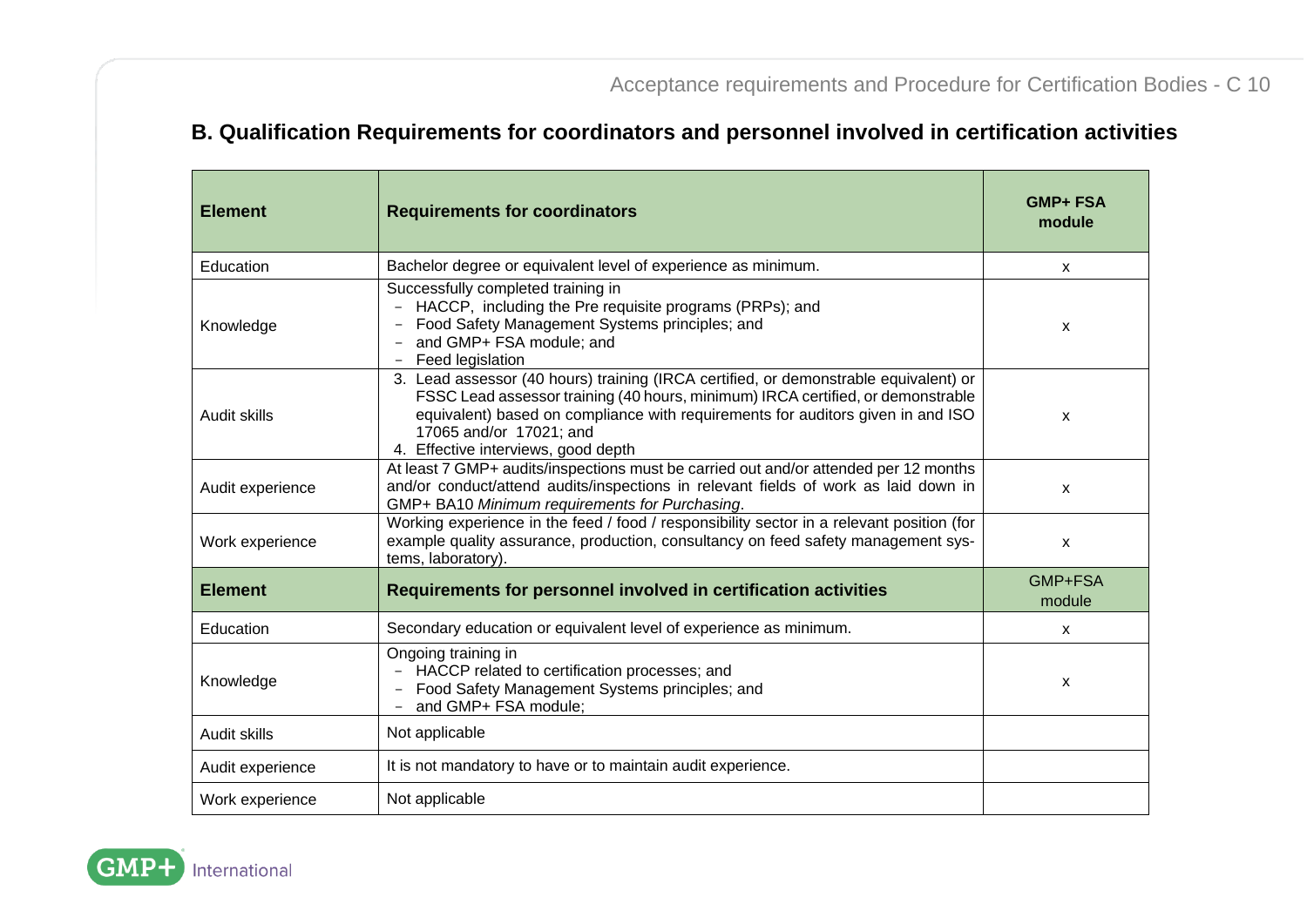| Other                                                                                               | <b>Requirements for coordinators</b>                                                                                                                                                                                                                                                                                                                                                                                          | GMP+<br><b>FSA module</b> |
|-----------------------------------------------------------------------------------------------------|-------------------------------------------------------------------------------------------------------------------------------------------------------------------------------------------------------------------------------------------------------------------------------------------------------------------------------------------------------------------------------------------------------------------------------|---------------------------|
|                                                                                                     | Each coordinator / personnel involved in certification activities must have demonstrably<br>followed an established initial training programme. The content of the training pro-<br>gramme must be demonstrable focussed on the scope.                                                                                                                                                                                        |                           |
|                                                                                                     | Each coordinator / personnel involved in certification activities must have a training<br>related to the GMP+ Feed Certification scheme and when there are changes in these<br>documents.                                                                                                                                                                                                                                     |                           |
| Training and supple-<br>mentary training, updat-<br>ing and maintaining pro-<br>fessional expertise | Each coordinator will attend at least the mandatory number of hours at the internal<br>harmonization meetings organised by the Certification Body. For each accepted scope<br>this is 8 hours to a maximum of 32 hours per calendar year. In addition, equivalent<br>scopes have been formulated for which exemptions are possible. The requirements for<br>these exemptions have been laid down in the tables of exemptions. | $\mathsf{x}$              |
|                                                                                                     | The GMP+ coordinator or authorized person is responsible for the training and must<br>participate. The training must demonstrably be conducted by proof of a participation<br>list/minutes and it must be demonstrable that personnel involved participated.                                                                                                                                                                  |                           |
|                                                                                                     | Continuous professional development through supplementary work experience, train-<br>ing, study, meetings or other activities.                                                                                                                                                                                                                                                                                                |                           |
| Examinations                                                                                        | Not applicable                                                                                                                                                                                                                                                                                                                                                                                                                |                           |
| Number of audits per<br>vear                                                                        | Seven per 12 months (conducting and/or attending).                                                                                                                                                                                                                                                                                                                                                                            |                           |

**C. Table of competences criteria:** For the determination of competence criteria, competencies must be defined according to the ISO 17021:latest version, Annex A table A.1 and ISO/TS 22003: latest version, Annex C table C.1.

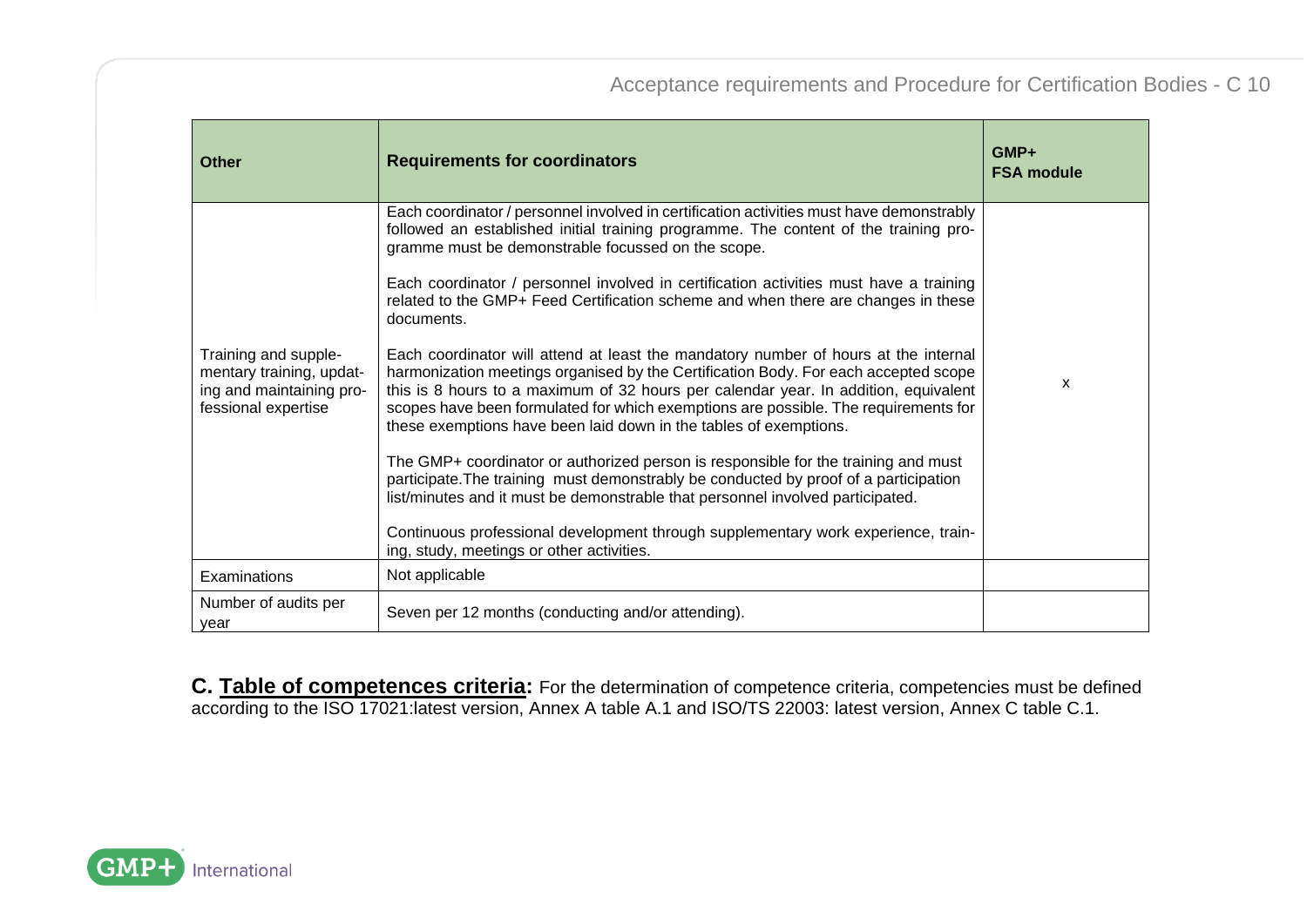#### **Tables of exemptions**

| Table 1                                      |                                                                                                                                                                                                                                                                                                                                                                                                                                                                                                                                                                                           |
|----------------------------------------------|-------------------------------------------------------------------------------------------------------------------------------------------------------------------------------------------------------------------------------------------------------------------------------------------------------------------------------------------------------------------------------------------------------------------------------------------------------------------------------------------------------------------------------------------------------------------------------------------|
| An audit / examination /<br>acceptation for: | Also applies audit / examination / acceptation for:                                                                                                                                                                                                                                                                                                                                                                                                                                                                                                                                       |
| Scope: Production                            | scope trade, scope storage & transshipment, scope trade to live-<br>stock farms, scope antibiotics free feed, scope QM-Milch, scope<br>production of feed material BCN-IT, scope trade BCN-IT, Scope<br>RTRS mass balance system, scope RTRS segregated system,<br>scope production of feed material - BCN-VN, scope trade BCN-<br>VN, GMO Controlled, scope production of feed material BCN-<br>IP, scope of trade BCN-IP, scope trade in feed GMO Controlled,<br>scope storage & transshipment of feed GMO Controlled.                                                                  |
| Scope: Production compound<br>feed           | scope production of/and trade in compound feed (pet food),<br>scope supplier assurance for China, scope dioxin monitoring in<br>laying hens (rearing) feeds, scope: production compound feed -<br>CEE, scope production of compound feed BCN-IT, scope trade<br>BCN-IT, scope responsible pig & poultry feed, scope responsible<br>dairy feed, scope production of compound feed BCN-VN, scope<br>trade BCN-VN, scope production of compound feed BCN-IP,<br>scope of trade BCN-IP, production of/and trade compound feed<br>(pet food), scope production of compound feed GMO Controlled |
| Scope: Production of<br>Premixtures          | scope: Production of premixtures - CEE, scope supplier assur-<br>ance for China, scope production of premixtures - BCN-IT,<br>scope trade BCN-IT, scope production of premixtures - BCN-<br>VN, scope trade BCN-VN, scope production of premixtures<br>BCN-IP, scope of trade BCN-IP, scope production of premix-<br>tures GMO Controlled.                                                                                                                                                                                                                                                |
| Scope: Production of feed addi-<br>tives     | scope production of feed additives - BCN-IP, scope of trade<br>BCN-IP, scope production of feed additives GMO Controlled.                                                                                                                                                                                                                                                                                                                                                                                                                                                                 |
| Scope: Production of feed mate-<br>rials     | scope production of/and trade in feed material (pet food), scope<br>production of feed materials GMO Controlled                                                                                                                                                                                                                                                                                                                                                                                                                                                                           |
| Scope: Trade                                 | scope trade in pet food, scope trade to livestock farms, scope<br>QM-Milch, scope trade BCN-IT, Scope responsible pig & poultry<br>feed, scope rresponsible diary feed, scope RTRS mass balance<br>system, scope RTRS segregated system, scope trade BCN-VN,<br>GMO Controlled, scope of trade BCN-IP, scope trade in feed<br><b>GMO Controlled</b>                                                                                                                                                                                                                                       |
| Scope: Road transport                        | scope affreightment of road transport, scope transport of feed<br>road transport BCN-IT, scope transport of feed road transport<br>BCN-IP, scope transport of feed, road transport GMO Con-<br>trolled.                                                                                                                                                                                                                                                                                                                                                                                   |
| Scope: Affreightment                         | scope affreightment of short sea shipping and inland waterways<br>transport, scope affreightment of rail transport, scope affreight-<br>ment of sea transport.                                                                                                                                                                                                                                                                                                                                                                                                                            |
| Scope: Road transport &<br>Affreightment     | scope rail transport                                                                                                                                                                                                                                                                                                                                                                                                                                                                                                                                                                      |
| Scope Laboratory testing                     | Scope Registered Laboratory                                                                                                                                                                                                                                                                                                                                                                                                                                                                                                                                                               |

Because these standards / scopes are not equivalent, the left column of this table applies for the scopes in the right column, but not vice versa.

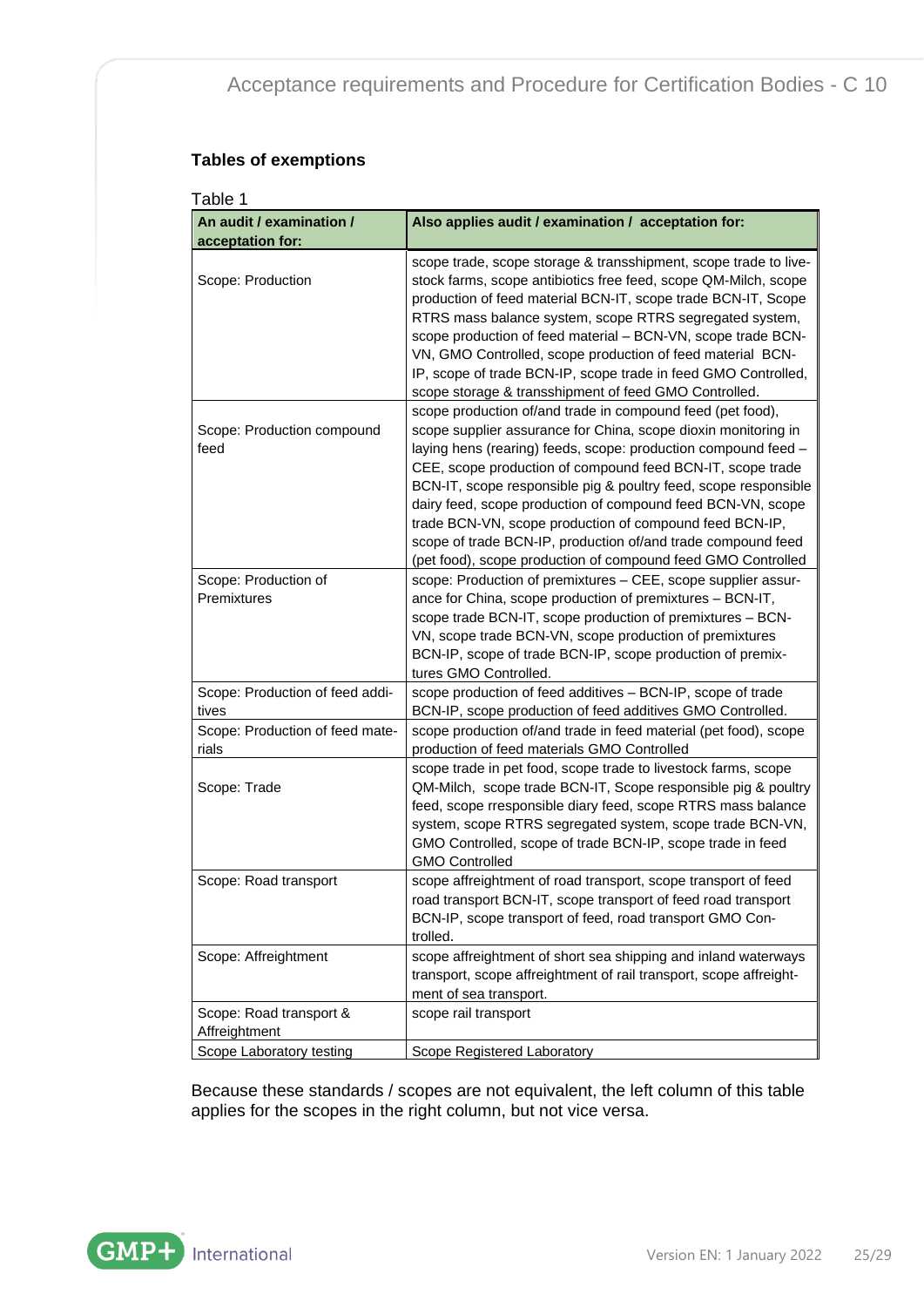With respect to the retention of acceptance for an auditor/ technical reviewer / inspector insofar the requirement for at least 5 audits per year per standard / scope is concerned, the audits/review/inspection which take place at relevant companies under the accepted certificates as stated in chapter 3 of the GMP+ BA10 Minimum Requirements for Purchasing are applicable in addition the table below may also apply.

| Table 2                        |                                                                                             |
|--------------------------------|---------------------------------------------------------------------------------------------|
| An audit for:                  | Also applies as an audit for:                                                               |
|                                |                                                                                             |
| GMP+ scope:                    | GMP+ scope:                                                                                 |
| Production of compound feed    | Production of compound feed                                                                 |
|                                | Production of premixtures                                                                   |
|                                | Production of feed additives                                                                |
|                                | Production of feed materials                                                                |
| <b>GMP+ scope:</b>             | <u>GMP+ scope:</u>                                                                          |
| Production of premixtures      | Production of compound feed                                                                 |
|                                | Production of premixtures                                                                   |
|                                | Production of feed additives                                                                |
|                                | Production of feed materials                                                                |
| GMP+ scope:                    | GMP+ scope:                                                                                 |
| Production of feed additives   | Production of compound feed                                                                 |
|                                | Production of premixtures                                                                   |
|                                | Production of feed additives                                                                |
|                                | Production of feed materials                                                                |
| Verband Lebensmittel ohne Gen- | GMP+ scope:                                                                                 |
| technik (VLOG):                | Production of compound feed GMO Controlled                                                  |
| <b>Ohne Gentechnik</b>         | Production of feed materials GMO Controlled.                                                |
|                                | Production of premixtures GMO Controlled.                                                   |
|                                | Production of feed additives GMO Controlled.                                                |
|                                | Trade in feed GMO Controlled.                                                               |
|                                | Storage & transshipment GMO Controlled.                                                     |
|                                | Road transport of feed GMO Controlled.                                                      |
|                                | Note: the scopes in the left column of this table apply for the scopes in the right column, |
| but not vice versa.            |                                                                                             |

GMP+ International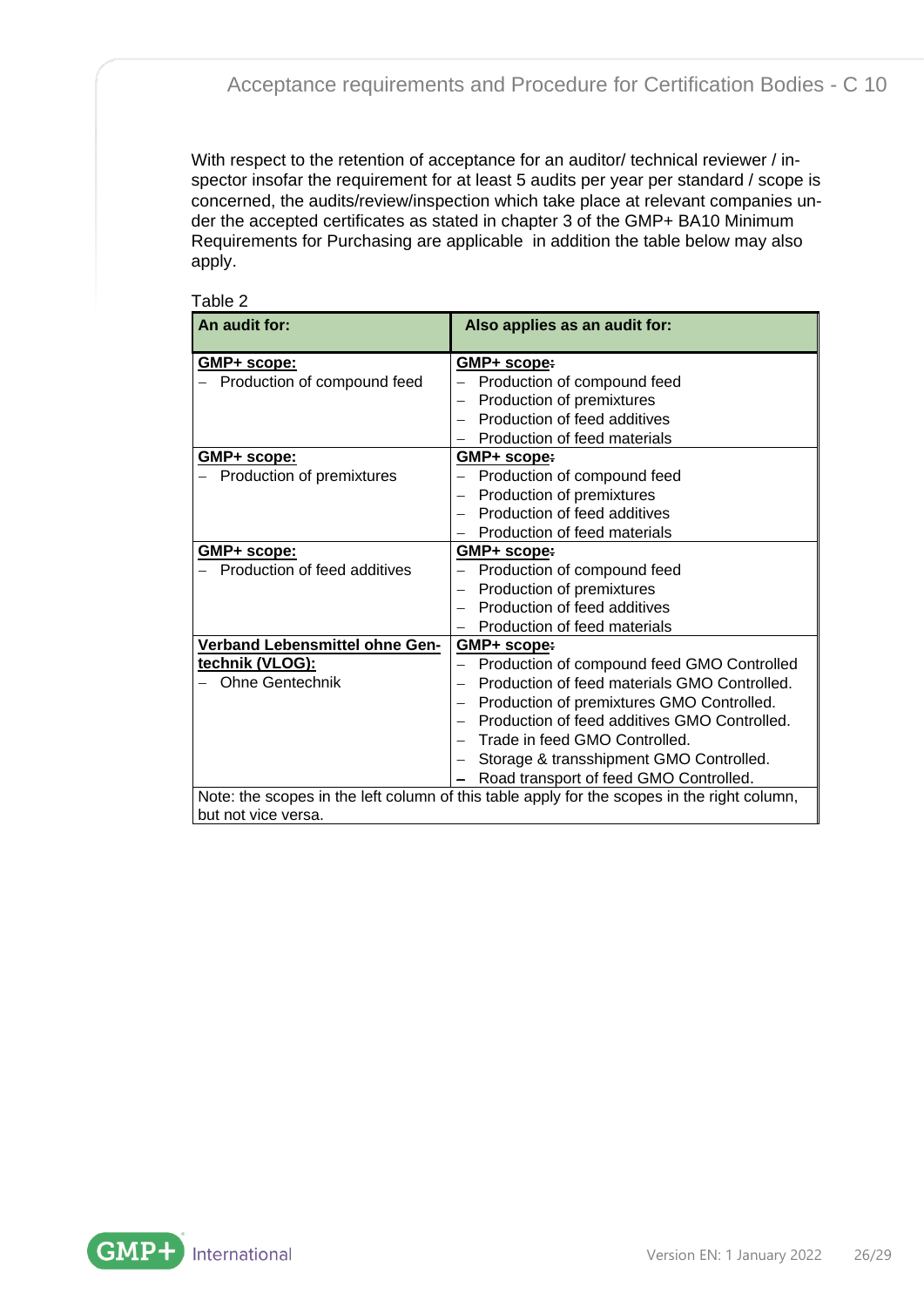### <span id="page-26-0"></span>**Annex 3: Procedure for the acceptance and assessment of certification bodies**



**GMP+** International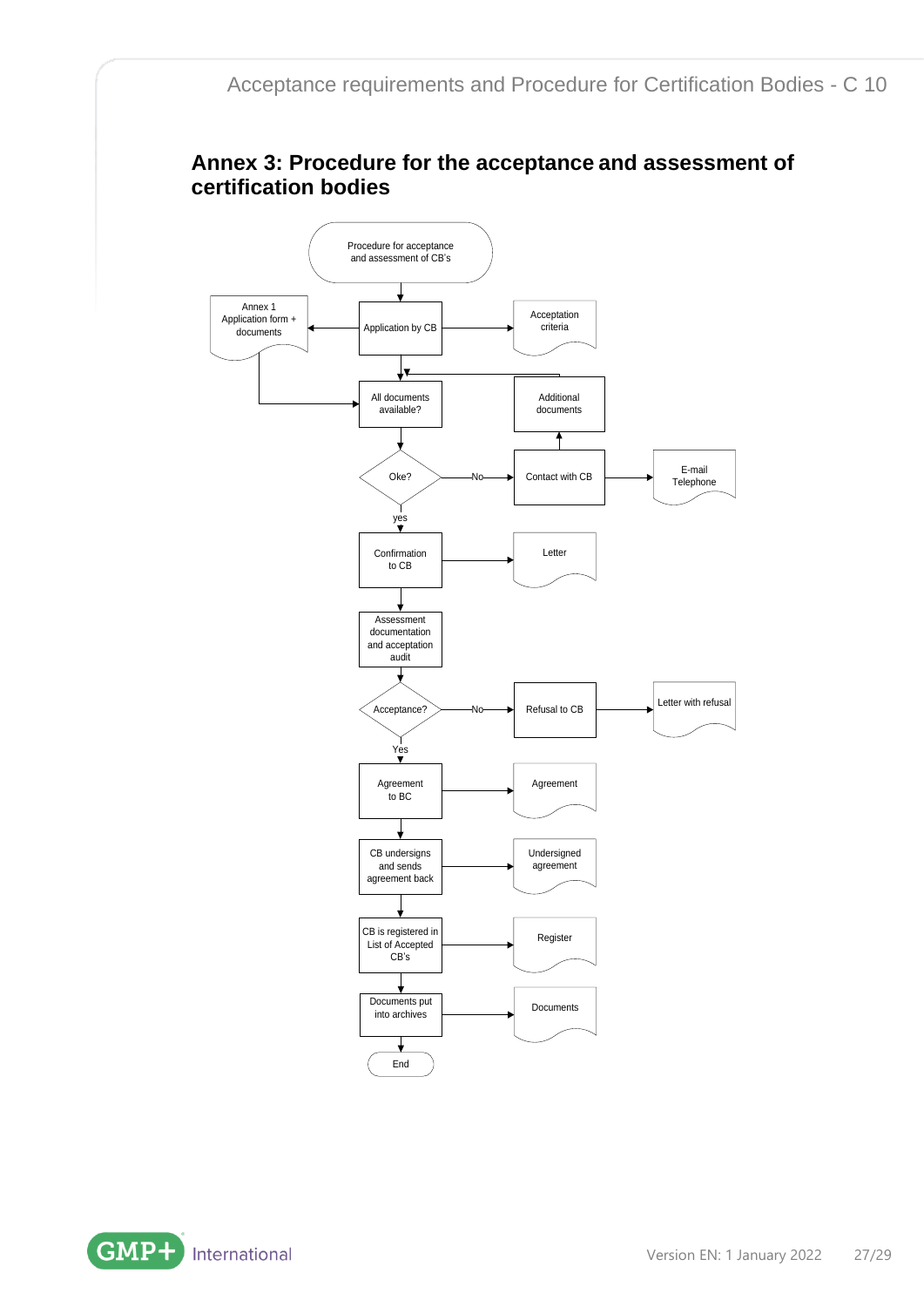### <span id="page-27-0"></span>**Annex 4: Personal details of coordinators GMP+ FC scheme**

| Certification Body |  |
|--------------------|--|
| Address            |  |
| Place of residence |  |

| Name of coordinator |  |
|---------------------|--|
| Place of residence  |  |
| E-mail address      |  |

| Education (after secondary school)                                         |  |  |  |  |
|----------------------------------------------------------------------------|--|--|--|--|
| <b>Educational institution</b><br>(Graduation) subjects<br>Year<br>Diploma |  |  |  |  |
|                                                                            |  |  |  |  |
|                                                                            |  |  |  |  |
|                                                                            |  |  |  |  |

| Relevant courses and training |      |                                |                     |  |
|-------------------------------|------|--------------------------------|---------------------|--|
| Name of course / training     | Year | <b>Educational institution</b> | Diploma/Certificate |  |
| description                   |      |                                |                     |  |
|                               |      |                                |                     |  |
|                               |      |                                |                     |  |
|                               |      |                                |                     |  |

| Work experience (starting with the most recent)                          |  |  |  |  |  |
|--------------------------------------------------------------------------|--|--|--|--|--|
| Period Function<br>Description of activities<br>Name and location of em- |  |  |  |  |  |
| plover                                                                   |  |  |  |  |  |
|                                                                          |  |  |  |  |  |
|                                                                          |  |  |  |  |  |
|                                                                          |  |  |  |  |  |

| Audit experience (relevant audits in the last three years incl. number of audits car-<br>ried out) |                                                                                                                       |  |  |  |  |  |  |
|----------------------------------------------------------------------------------------------------|-----------------------------------------------------------------------------------------------------------------------|--|--|--|--|--|--|
| Date                                                                                               | Participant name   Activities / sector of<br>Norm checked<br>(Lead)Audi-<br>tor/Observer<br>and scopes<br>participant |  |  |  |  |  |  |
|                                                                                                    |                                                                                                                       |  |  |  |  |  |  |
|                                                                                                    |                                                                                                                       |  |  |  |  |  |  |
|                                                                                                    |                                                                                                                       |  |  |  |  |  |  |

Add: Relevant diplomas and certificates